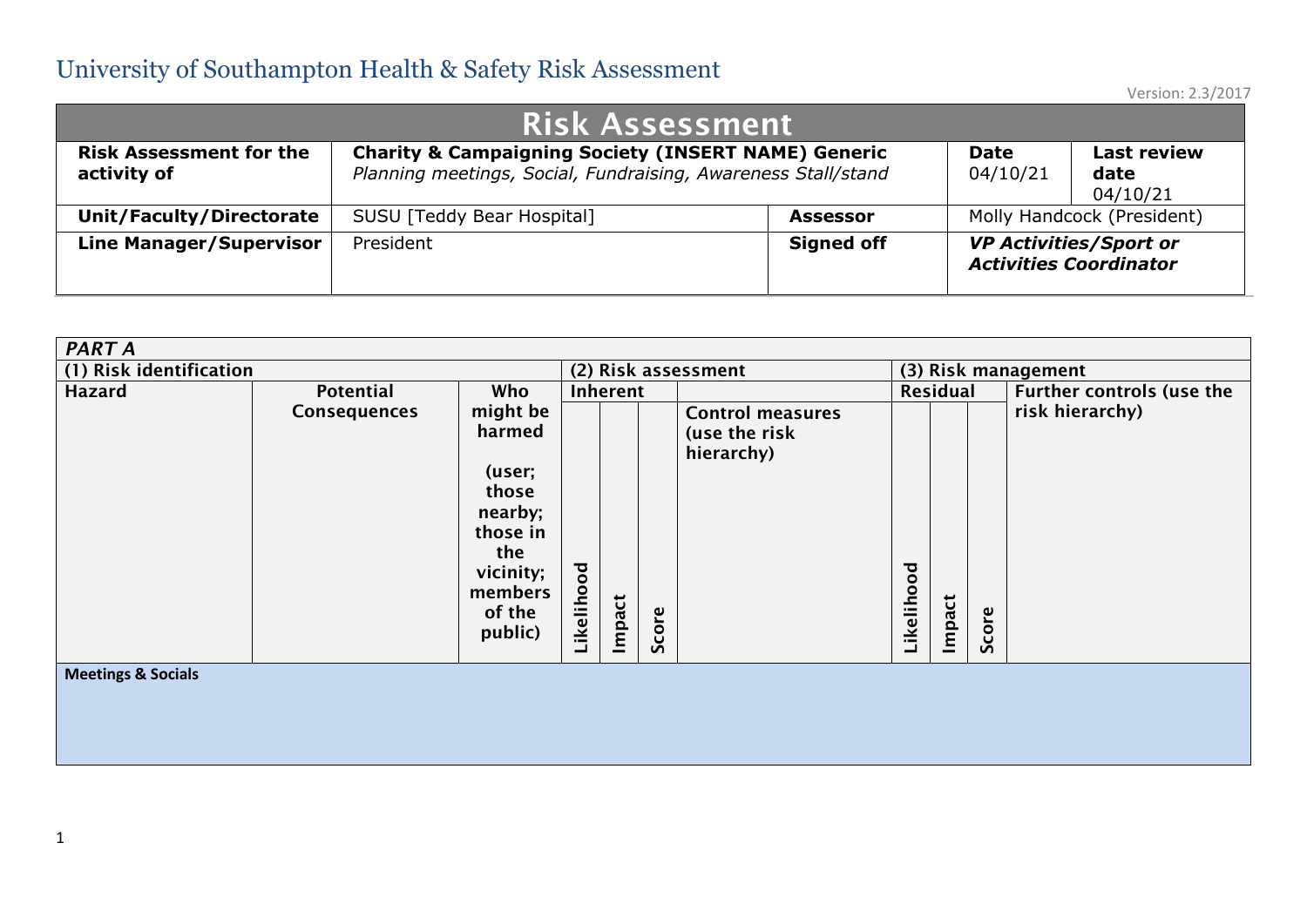| Slips, trips and falls | Physical injury | Event      | $\overline{2}$ | $\overline{a}$ | 8 | All boxes and<br>$\overline{\phantom{a}}$ | 1 | $\overline{\mathbf{4}}$ | 4 | Seek medical attention from |
|------------------------|-----------------|------------|----------------|----------------|---|-------------------------------------------|---|-------------------------|---|-----------------------------|
|                        |                 | organisers |                |                |   | equipment to be stored                    |   |                         |   | SUSU Reception/venue staff  |
|                        |                 | and        |                |                |   | away from main                            |   |                         |   | if in need                  |
|                        |                 | attendees  |                |                |   | meeting area, e.g.                        |   |                         |   | Contact facilities team via |
|                        |                 |            |                |                |   | stored under tables                       |   |                         |   | SUSU reception/venue staff  |
|                        |                 |            |                |                |   | Any cables to be                          |   |                         |   | Contact emergency services  |
|                        |                 |            |                |                |   | organised as best as                      |   |                         |   | if needed                   |
|                        |                 |            |                |                |   | possible                                  |   |                         |   | All incidents are to be     |
|                        |                 |            |                |                |   | Cable ties/to be used if                  |   |                         |   | reported on the as soon as  |
|                        |                 |            |                |                |   | necessary                                 |   |                         |   | possible ensuring the duty  |
|                        |                 |            |                |                |   |                                           |   |                         |   | manager/health and safety   |
|                        |                 |            |                |                |   | Floors to be kept clear                   |   |                         |   | officer have been informed. |
|                        |                 |            |                |                |   | and dry, and visual                       |   |                         |   | Follow SUSU incident report |
|                        |                 |            |                |                |   | checks to be maintained                   |   |                         |   | policy                      |
|                        |                 |            |                |                |   | throughout the meeting                    |   |                         |   |                             |
|                        |                 |            |                |                |   | by organizers.                            |   |                         |   |                             |
|                        |                 |            |                |                |   | Extra vigilance will be                   |   |                         |   |                             |
|                        |                 |            |                |                |   | paid to make sure that                    |   |                         |   |                             |
|                        |                 |            |                |                |   | any spilled food                          |   |                         |   |                             |
|                        |                 |            |                |                |   | products/objects are                      |   |                         |   |                             |
|                        |                 |            |                |                |   | cleaned up quickly and                    |   |                         |   |                             |
|                        |                 |            |                |                |   | efficiently in the area.                  |   |                         |   |                             |
|                        |                 |            |                |                |   |                                           |   |                         |   |                             |
|                        |                 |            |                |                |   | Report any trip hazards                   |   |                         |   |                             |
|                        |                 |            |                |                |   | to facilities                             |   |                         |   |                             |
|                        |                 |            |                |                |   | teams/venue staff asap.                   |   |                         |   |                             |
|                        |                 |            |                |                |   | If cannot be removed                      |   |                         |   |                             |
|                        |                 |            |                |                |   | mark off with hazard                      |   |                         |   |                             |
|                        |                 |            |                |                |   | signs                                     |   |                         |   |                             |
|                        |                 |            |                |                |   |                                           |   |                         |   |                             |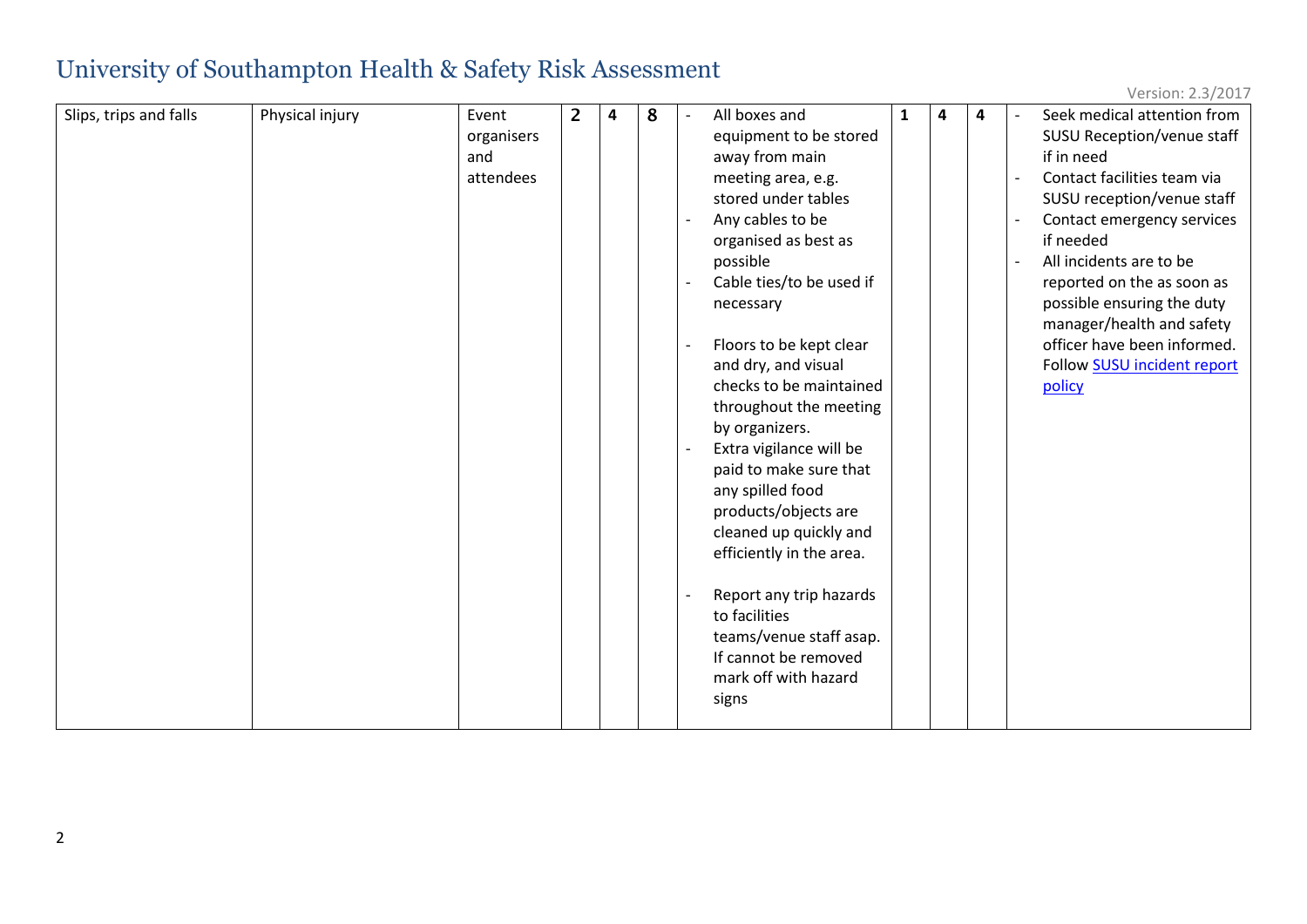| Setting up of Equipment.<br>E.g. Table and chairs,<br>children's session play<br>equipment | Bruising or broken bones<br>from tripping over.                      | Meeting<br>organisers<br>and<br>attendees | $\overline{2}$ | 3 | 6 | Make stall operators<br>aware of the potential<br>risks, follow manual<br>handling guidelines<br>Ensure that 2 people<br>carry tables.<br>Setting up tables will be<br>done by organisers.<br>Work in teams when<br>handling other large<br>and bulky items.<br>Request tools to<br>support with move of<br>heavy objects- SUSU<br>Facilities/venue. E.g.<br>hand truck, dolly, skates<br>Make sure anyone with<br>any pre-existing<br>conditions isn't doing<br>any unnecessary lifting<br>and they are<br>comfortable<br>Keep play equipment in<br>central area and pack<br>away straight away<br>once used | $\mathbf{1}$ | 3 | 3 |                          | Seek assistance if in<br>need of extra help from<br>facilities staff/venue<br>staff if needed<br>Seek medical attention<br>from SUSU Reception if<br>in need<br>Contact emergency<br>services if needed<br>All incidents are to be<br>reported on the as soon<br>as possible ensuring the<br>duty manager/health<br>and safety officer have<br>been informed. Follow<br><b>SUSU</b> incident report<br>policy |
|--------------------------------------------------------------------------------------------|----------------------------------------------------------------------|-------------------------------------------|----------------|---|---|---------------------------------------------------------------------------------------------------------------------------------------------------------------------------------------------------------------------------------------------------------------------------------------------------------------------------------------------------------------------------------------------------------------------------------------------------------------------------------------------------------------------------------------------------------------------------------------------------------------|--------------|---|---|--------------------------|---------------------------------------------------------------------------------------------------------------------------------------------------------------------------------------------------------------------------------------------------------------------------------------------------------------------------------------------------------------------------------------------------------------|
| Inadequate meeting<br>space-overcrowding, not<br>inclusive to all members                  | Physical injury, distress,<br>exclusion, increased covid-<br>19 risk | Event<br>organisers<br>and<br>attendees   | $\mathbf{1}$   | 3 | 3 | Committee check on<br>room pre-booking,<br>checks on space,<br>lighting, access, tech<br>available<br>Ensure space meets<br>needs of members e.g.                                                                                                                                                                                                                                                                                                                                                                                                                                                             | $\mathbf{1}$ | 3 | 3 | $\overline{\phantom{a}}$ | Seek medical attention if<br>problem arises<br>Liaise with SUSU<br>reception/activities team on<br>available spaces for<br>meetings<br>Postpone meetings where<br>space cannot be found                                                                                                                                                                                                                       |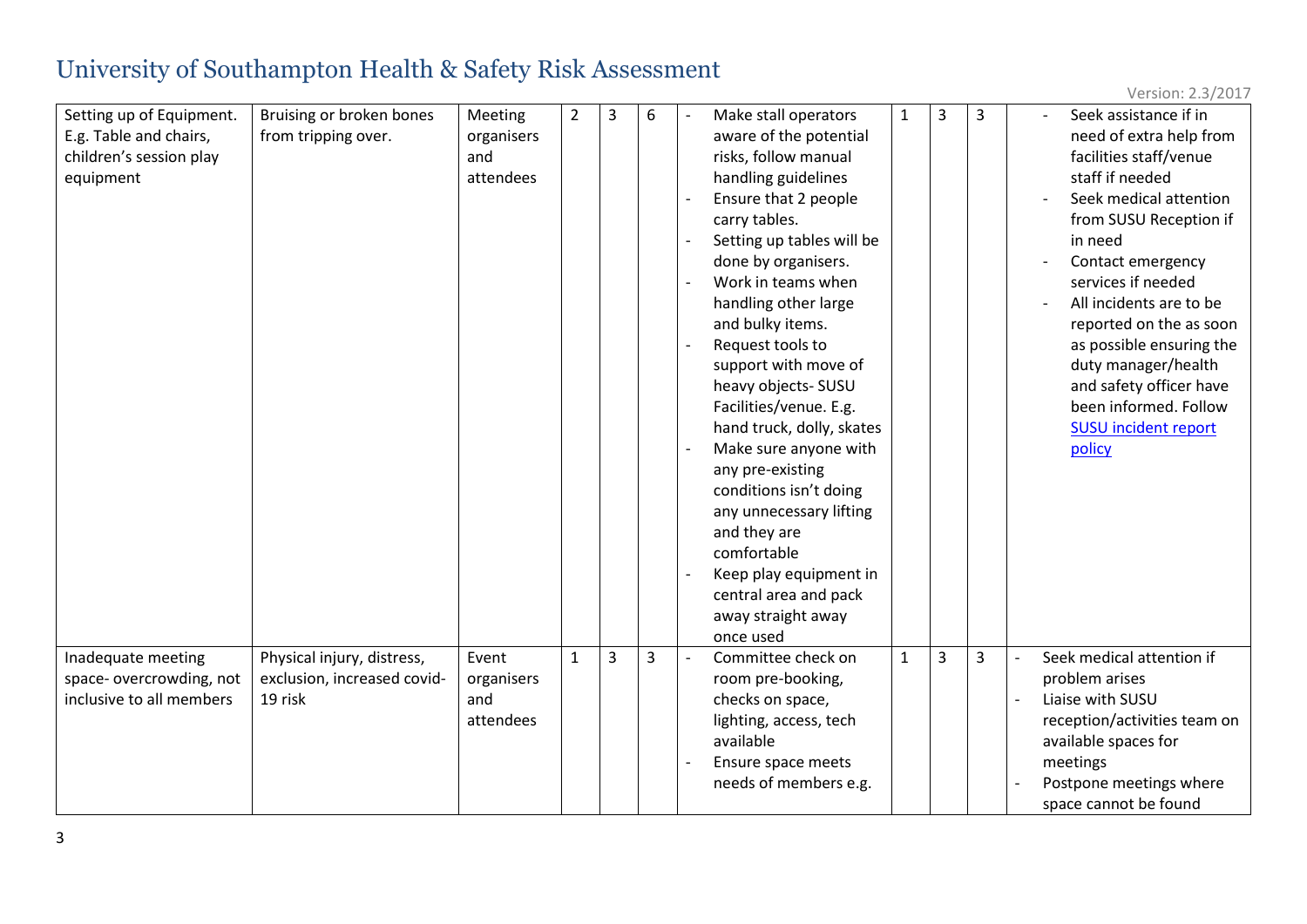| PART A                  |              |                                                                                                                  |            |        |       |                                                                                                                                                                                                                                                        |                     |                 |       |                                                                                                      |  |  |
|-------------------------|--------------|------------------------------------------------------------------------------------------------------------------|------------|--------|-------|--------------------------------------------------------------------------------------------------------------------------------------------------------------------------------------------------------------------------------------------------------|---------------------|-----------------|-------|------------------------------------------------------------------------------------------------------|--|--|
| (1) Risk identification |              |                                                                                                                  |            |        |       | (2) Risk assessment                                                                                                                                                                                                                                    | (3) Risk management |                 |       |                                                                                                      |  |  |
| <b>Hazard</b>           | Potential    | Who                                                                                                              | Inherent   |        |       |                                                                                                                                                                                                                                                        |                     | <b>Residual</b> |       | <b>Further controls (use the</b>                                                                     |  |  |
|                         | Consequences | might be<br>harmed<br>(user;<br>those<br>nearby;<br>those in<br>the<br>vicinity;<br>members<br>of the<br>public) | Likelihood | Impact | Score | <b>Control measures</b><br>(use the risk<br>hierarchy)                                                                                                                                                                                                 | Likelihood          | Impact          | Score | risk hierarchy)                                                                                      |  |  |
|                         |              |                                                                                                                  |            |        |       | considering location &<br>accessibility of space<br>Committee to consult<br>members on needs and<br>make reasonable<br>adjustments where<br>possible<br>Enforce social<br>distancing measures<br>where possible and<br>provide PPE where it is<br>not. |                     |                 |       | Look at remote meeting<br>$\overline{\phantom{a}}$<br>options for members<br>Committee WIDE training |  |  |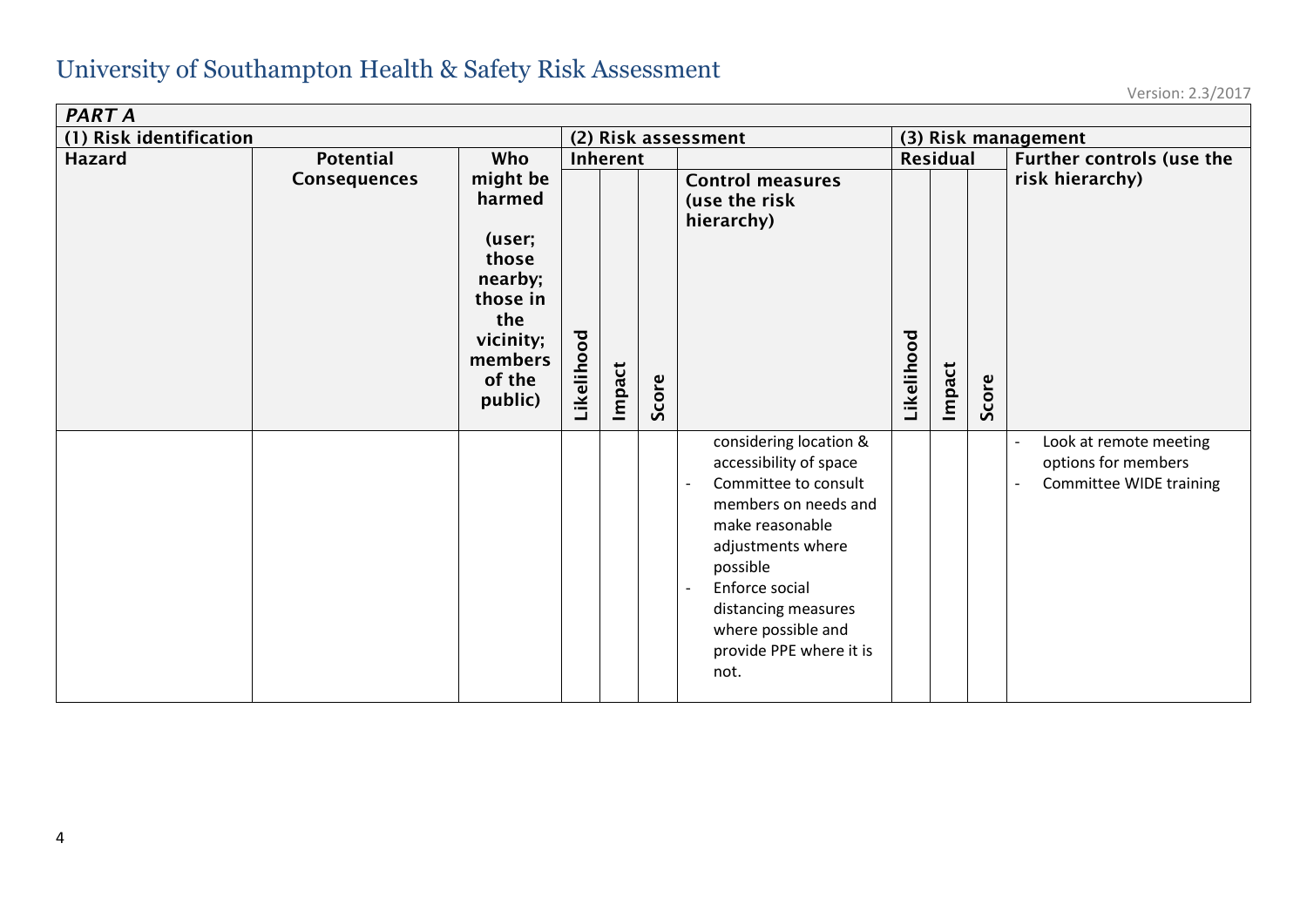| PART A                                                                 |                                               |                                                                                                                                                                    |  |          |       |                                                                                                                                                                                                                                                                                                                                               |                     |                 |       |                                                                                                                                                                                                                                                                 |  |
|------------------------------------------------------------------------|-----------------------------------------------|--------------------------------------------------------------------------------------------------------------------------------------------------------------------|--|----------|-------|-----------------------------------------------------------------------------------------------------------------------------------------------------------------------------------------------------------------------------------------------------------------------------------------------------------------------------------------------|---------------------|-----------------|-------|-----------------------------------------------------------------------------------------------------------------------------------------------------------------------------------------------------------------------------------------------------------------|--|
| (1) Risk identification                                                |                                               |                                                                                                                                                                    |  |          |       | (2) Risk assessment                                                                                                                                                                                                                                                                                                                           | (3) Risk management |                 |       |                                                                                                                                                                                                                                                                 |  |
| <b>Hazard</b>                                                          | <b>Potential</b>                              | Who                                                                                                                                                                |  | Inherent |       |                                                                                                                                                                                                                                                                                                                                               |                     | <b>Residual</b> |       | <b>Further controls (use the</b>                                                                                                                                                                                                                                |  |
|                                                                        | <b>Consequences</b>                           | might be<br>harmed<br>(user;<br>those<br>nearby;<br>those in<br>the<br>Likelihood<br>vicinity;<br>members<br>of the<br>public)<br>$\overline{2}$<br><b>Members</b> |  | Impact   | Score | <b>Control measures</b><br>(use the risk<br>hierarchy)                                                                                                                                                                                                                                                                                        | Likelihood          | Impact          | Score | risk hierarchy)                                                                                                                                                                                                                                                 |  |
| Activities involving<br>electrical equipment e.g.<br>laptops/computers | Risk of eye strain, injury,<br>electric shock |                                                                                                                                                                    |  | 4        | 8     | Ensure regular breaks<br>$\overline{\phantom{a}}$<br>(ideally every 20mins)<br>when using screens<br>Ensure screen is set up<br>to avoid glare, is at eye<br>height where possible<br>Ensure no liquids are<br>$\overline{\phantom{a}}$<br>placed near electrical<br>equipment<br>Ensure all leads are<br>secured with cable<br>ties/mats etc | $\mathbf{1}$        | 4               | 4     | Request support and advice<br>$\overline{\phantom{a}}$<br>from SUSU IT/Tech teams<br>e.g. via activities team<br>For external venues pre-<br>$\overline{\phantom{a}}$<br>check equipment and last<br>PAT testing dates<br>Seek medical attention as<br>required |  |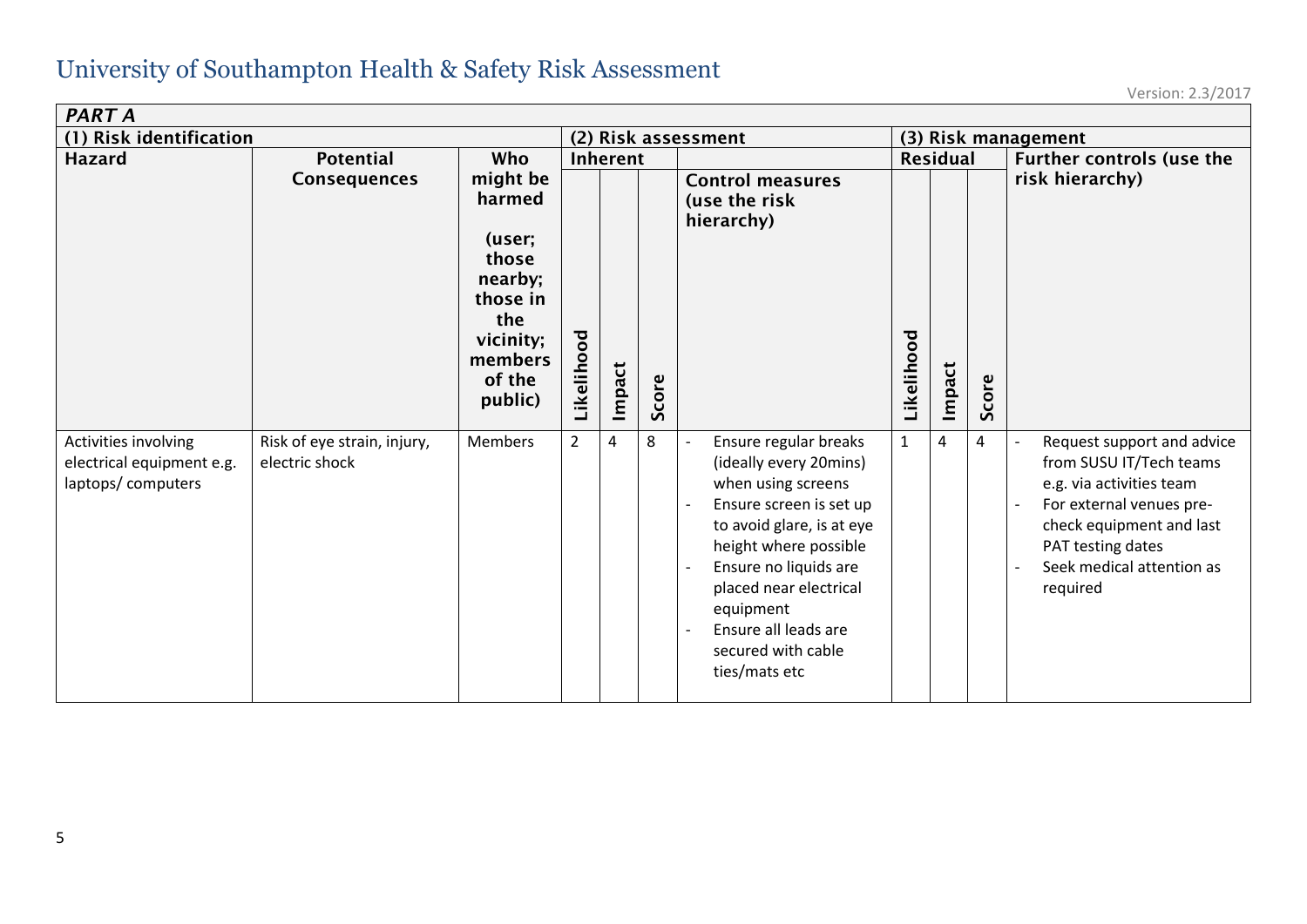| PART A                                  |                                             |                                                                                                                                |                     |                    |                |                                                                                                                                                                                                                                                                                                                                                                                                          |                     |                           |                |                                                                                       |  |  |
|-----------------------------------------|---------------------------------------------|--------------------------------------------------------------------------------------------------------------------------------|---------------------|--------------------|----------------|----------------------------------------------------------------------------------------------------------------------------------------------------------------------------------------------------------------------------------------------------------------------------------------------------------------------------------------------------------------------------------------------------------|---------------------|---------------------------|----------------|---------------------------------------------------------------------------------------|--|--|
| (1) Risk identification                 |                                             |                                                                                                                                | (2) Risk assessment |                    |                |                                                                                                                                                                                                                                                                                                                                                                                                          | (3) Risk management |                           |                |                                                                                       |  |  |
| <b>Hazard</b>                           | <b>Potential</b><br><b>Consequences</b>     | <b>Who</b><br>might be<br>harmed<br>(user;<br>those<br>nearby;<br>those in<br>the<br>vicinity;<br>members<br>of the<br>public) | Likelihood          | Inherent<br>Impact | Score          | <b>Control measures</b><br>(use the risk<br>hierarchy)                                                                                                                                                                                                                                                                                                                                                   | Likelihood          | <b>Residual</b><br>Impact | Score          | Further controls (use the<br>risk hierarchy)                                          |  |  |
| Socials: Costumes/Fancy<br><b>Dress</b> | Props/costumes causing<br>injury or offence | Participants<br>Members of<br>the public                                                                                       | $\overline{2}$      | $\overline{2}$     | $\overline{4}$ | Ask members to only<br>bring small items and<br>use sensibly. Members<br>of the society are<br>responsible for their<br>own possessions and<br>the use of them.<br>Choose a theme<br>unlikely to cause<br>offence. Any participant<br>wearing items deemed<br>offensive asked to<br>remove these.<br>Society to follow and<br>share with members<br>Code of conduct/SUSU<br><b>Expect Respect policy</b> | 1                   | $\overline{2}$            | $\overline{2}$ | <b>SUSU Expect Respect policy</b><br>to be followed<br><b>Committee WIDE training</b> |  |  |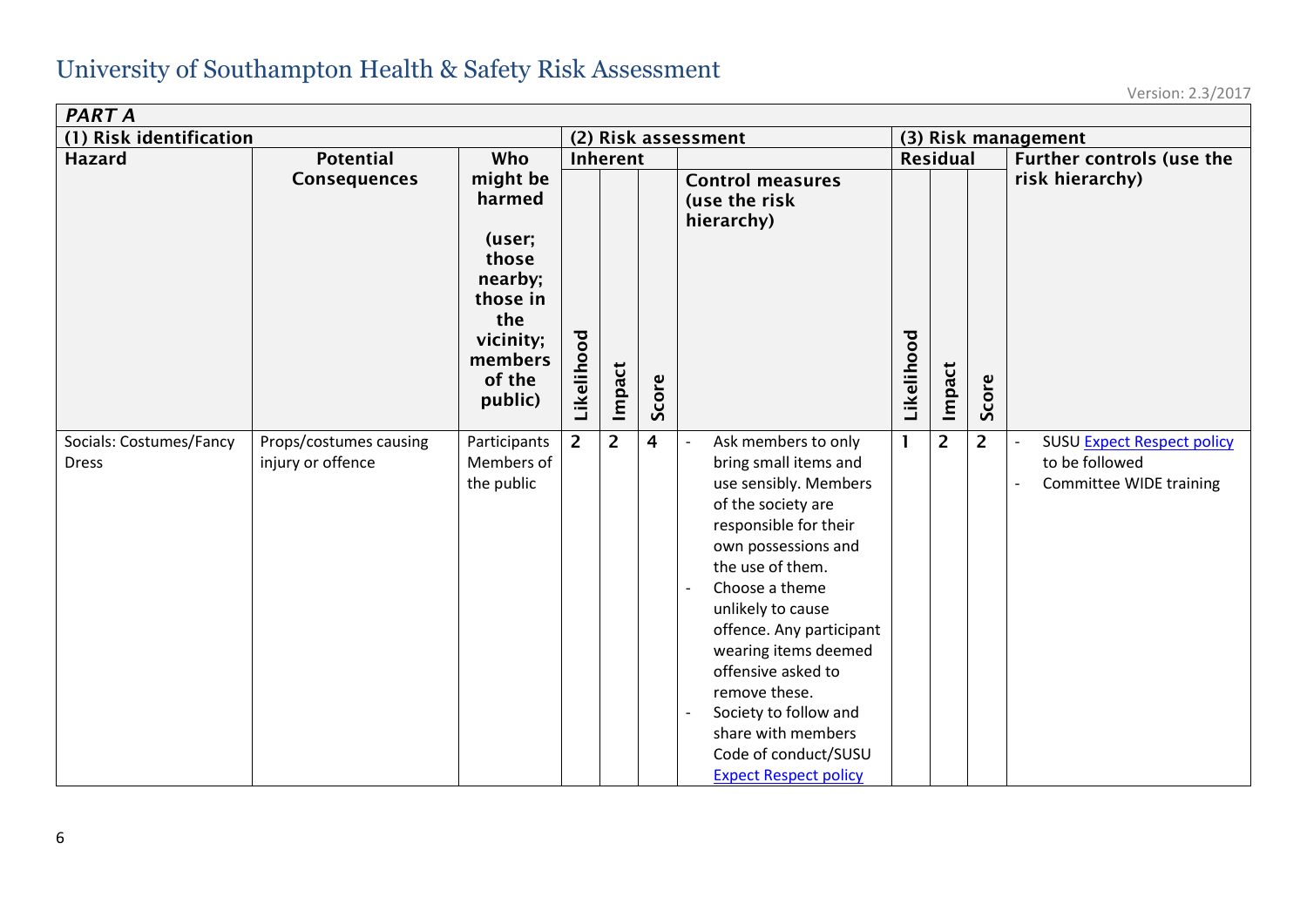| Version: 2.3/2017 |  |
|-------------------|--|
|-------------------|--|

| Socials-alcohol | Participants may become        | Event       | $\overline{2}$ | 5 | 10 <sup>°</sup> | Members are              | $\overline{3}$ | 5 | Follow SUSU incident report |
|-----------------|--------------------------------|-------------|----------------|---|-----------------|--------------------------|----------------|---|-----------------------------|
| consumption     | at risk as a result of alcohol | organisers, |                |   |                 | responsible for their    |                |   | policy                      |
|                 | consumption                    | event       |                |   |                 | individual safety though |                |   | Call emergency services as  |
|                 |                                | attendees,  |                |   |                 | and are expected to act  |                |   | required 111/999            |
|                 | Members of the public          |             |                |   |                 | sensibly                 |                |   | Committee WIDE training     |
|                 | may act violently towards      |             |                |   |                 | Initiation behaviour not |                |   |                             |
|                 | participants.                  |             |                |   |                 | to be tolerated and      |                |   |                             |
|                 |                                |             |                |   |                 | drinking games to be     |                |   |                             |
|                 |                                |             |                |   |                 | discouraged              |                |   |                             |
|                 |                                |             |                |   |                 | For socials at bars/pubs |                |   |                             |
|                 |                                |             |                |   |                 | etc bouncers will be     |                |   |                             |
|                 |                                |             |                |   |                 | present at most venues.  |                |   |                             |
|                 |                                |             |                |   |                 | Bar Security staff will  |                |   |                             |
|                 |                                |             |                |   |                 | need to be alerted and   |                |   |                             |
|                 |                                |             |                |   |                 | emergency services       |                |   |                             |
|                 |                                |             |                |   |                 | called as required.      |                |   |                             |
|                 |                                |             |                |   |                 | Where possible the       |                |   |                             |
|                 |                                |             |                |   |                 | consumption of alcohol   |                |   |                             |
|                 |                                |             |                |   |                 | will take place at       |                |   |                             |
|                 |                                |             |                |   |                 | licensed premises. The   |                |   |                             |
|                 |                                |             |                |   |                 | conditions on the        |                |   |                             |
|                 |                                |             |                |   |                 | license will be adhered  |                |   |                             |
|                 |                                |             |                |   |                 | to and alcohol will not  |                |   |                             |
|                 |                                |             |                |   |                 | be served to customers   |                |   |                             |
|                 |                                |             |                |   |                 | who have drunk to        |                |   |                             |
|                 |                                |             |                |   |                 | excess                   |                |   |                             |
|                 |                                |             |                |   |                 | Committee to select      |                |   |                             |
|                 |                                |             |                |   |                 | 'student friendly'       |                |   |                             |
|                 |                                |             |                |   |                 | bars/clubs and contact   |                |   |                             |
|                 |                                |             |                |   |                 | them in advance to       |                |   |                             |
|                 |                                |             |                |   |                 | inform them of the       |                |   |                             |
|                 |                                |             |                |   |                 | event                    |                |   |                             |
|                 |                                |             |                |   |                 | Society to follow and    |                |   |                             |
|                 |                                |             |                |   |                 | share with members       |                |   |                             |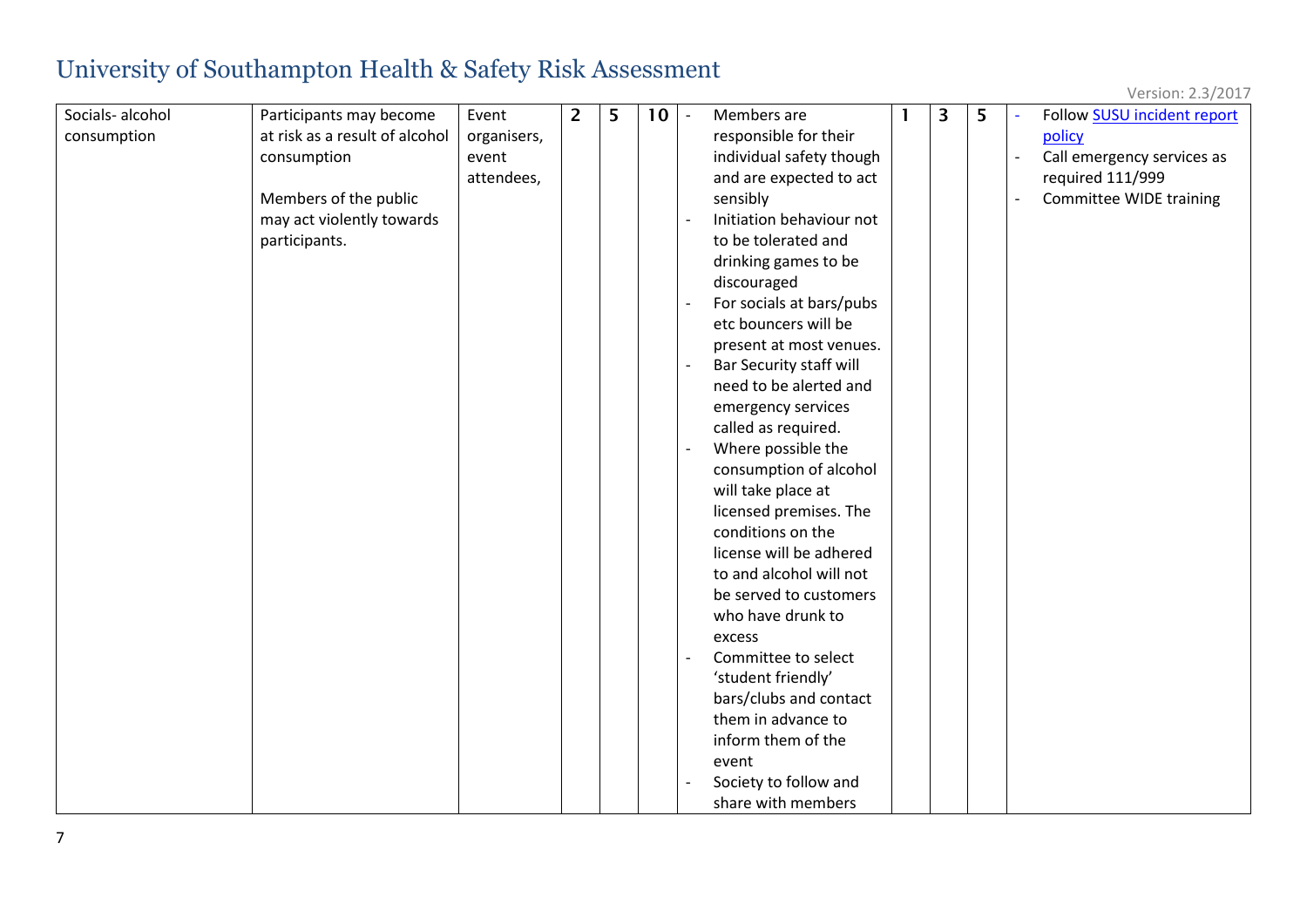| <b>PART A</b>           |                     |                                                                                                                  |                            |          |       |                                                        |                     |        |       |                           |
|-------------------------|---------------------|------------------------------------------------------------------------------------------------------------------|----------------------------|----------|-------|--------------------------------------------------------|---------------------|--------|-------|---------------------------|
| (1) Risk identification |                     |                                                                                                                  |                            |          |       | (2) Risk assessment                                    | (3) Risk management |        |       |                           |
| Hazard                  | Potential           | Who                                                                                                              |                            | Inherent |       |                                                        | Residual            |        |       | Further controls (use the |
|                         | <b>Consequences</b> | might be<br>harmed<br>(user;<br>those<br>nearby;<br>those in<br>the<br>vicinity;<br>members<br>of the<br>public) | $\overline{8}$<br>Likeliho | Impact   | Score | <b>Control measures</b><br>(use the risk<br>hierarchy) | Likelihood          | Impact | Score | risk hierarchy)           |
|                         |                     |                                                                                                                  |                            |          |       | Code of conduct/SUSU<br><b>Expect Respect policy</b>   |                     |        |       |                           |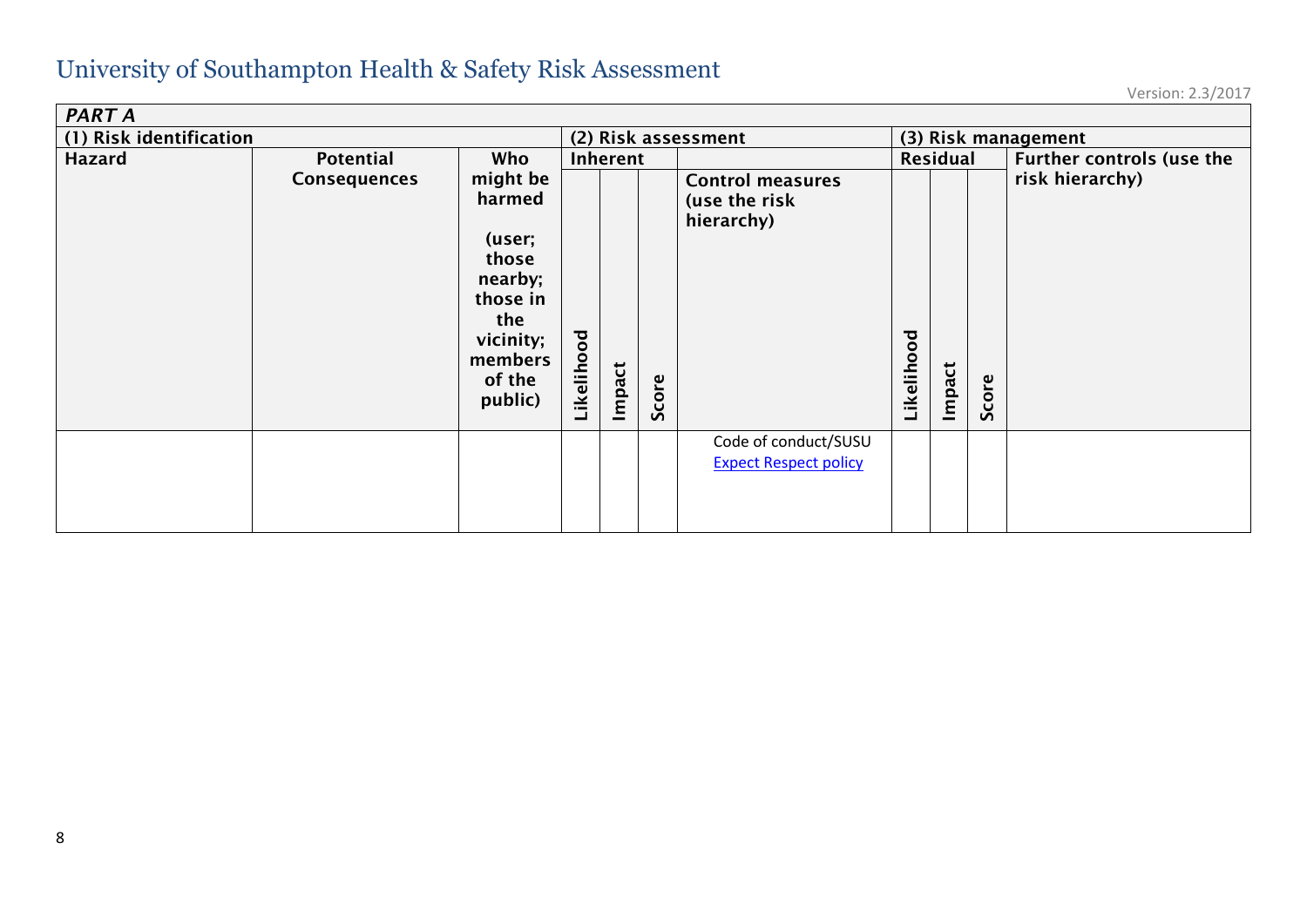| Socials-Travel | Vehicles collision -causing | Event       | $\overline{4}$ | 3 | 12 | Members are           | $\overline{2}$ | $\overline{2}$ | 4 | Where possible venues    |
|----------------|-----------------------------|-------------|----------------|---|----|-----------------------|----------------|----------------|---|--------------------------|
|                | serious injury              | organisers, |                |   |    | responsible for their |                |                |   | chosen for socials will  |
|                |                             | event       |                |   |    | individual safety     |                |                |   | be local/known to        |
|                |                             | attendees,  |                |   |    | though and are        |                |                |   | members and within a     |
|                |                             | Members of  |                |   |    | expected to act       |                |                |   | short distance from      |
|                |                             | the public  |                |   |    | sensibly              |                |                |   | each other.              |
|                |                             |             |                |   |    | Local venues known    |                |                |   | Contact emergency        |
|                |                             |             |                |   |    | to UoS students       |                |                |   | services as required     |
|                |                             |             |                |   |    | chosen                |                |                |   | 111/999                  |
|                |                             |             |                |   |    | Event organisers      |                |                |   |                          |
|                |                             |             |                |   |    | will be available to  |                |                |   | Incidents are to be      |
|                |                             |             |                |   |    | direct people         |                |                |   | reported on the as soon  |
|                |                             |             |                |   |    | between venues.       |                |                |   | as possible ensuring the |
|                |                             |             |                |   |    | Attendees will be     |                |                |   | duty manager/health      |
|                |                             |             |                |   |    | encouraged to         |                |                |   | and safety officer have  |
|                |                             |             |                |   |    | identify a 'buddy',   |                |                |   | been informed.           |
|                |                             |             |                |   |    | this will make it     |                |                |   | Follow SUSU incident     |
|                |                             |             |                |   |    | easier for people to  |                |                |   | report policy            |
|                |                             |             |                |   |    | stay together. They   |                |                |   |                          |
|                |                             |             |                |   |    | will be encouraged    |                |                |   |                          |
|                |                             |             |                |   |    | (but not expected)    |                |                |   |                          |
|                |                             |             |                |   |    | to look out for one   |                |                |   |                          |
|                |                             |             |                |   |    | another and check     |                |                |   |                          |
|                |                             |             |                |   |    | in throughout the     |                |                |   |                          |
|                |                             |             |                |   |    | night where           |                |                |   |                          |
|                |                             |             |                |   |    | possible.             |                |                |   |                          |
|                |                             |             |                |   |    | Avoid large groups    |                |                |   |                          |
|                |                             |             |                |   |    | of people totally     |                |                |   |                          |
|                |                             |             |                |   |    | blocking the          |                |                |   |                          |
|                |                             |             |                |   |    | pavement or spilling  |                |                |   |                          |
|                |                             |             |                |   |    | in to the road.       |                |                |   |                          |
|                |                             |             |                |   |    | Anybody in the        |                |                |   |                          |
|                |                             |             |                |   |    | group who is very     |                |                |   |                          |
|                |                             |             |                |   |    | drunk or appears      |                |                |   |                          |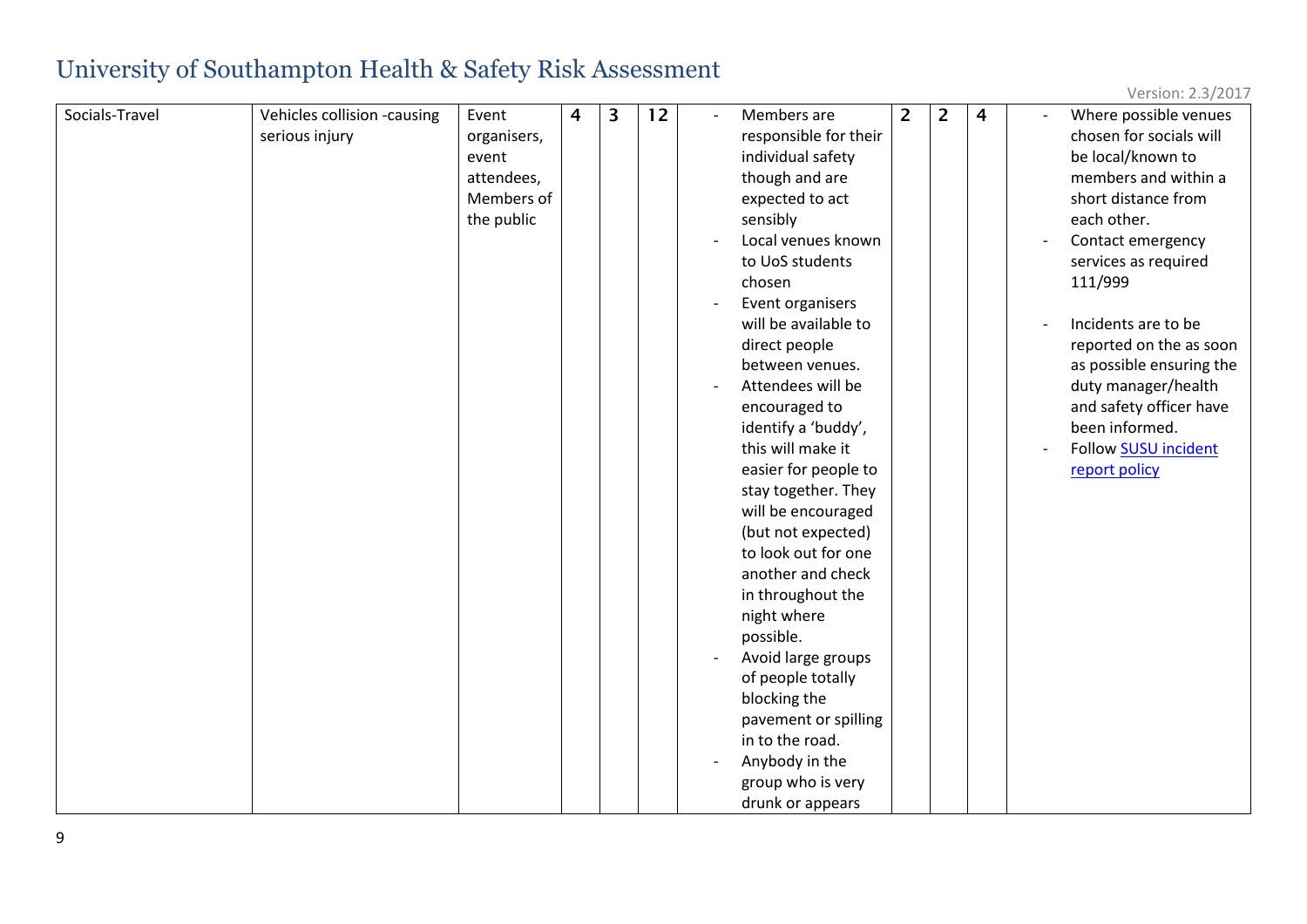| PART A                  |                                  |                                                                                                                         |            |                    |       |                                                                                                                                                                                                                                                                                                                                                       |                     |                    |       |                                              |  |  |
|-------------------------|----------------------------------|-------------------------------------------------------------------------------------------------------------------------|------------|--------------------|-------|-------------------------------------------------------------------------------------------------------------------------------------------------------------------------------------------------------------------------------------------------------------------------------------------------------------------------------------------------------|---------------------|--------------------|-------|----------------------------------------------|--|--|
| (1) Risk identification |                                  |                                                                                                                         |            |                    |       | (2) Risk assessment                                                                                                                                                                                                                                                                                                                                   | (3) Risk management |                    |       |                                              |  |  |
| <b>Hazard</b>           | <b>Potential</b><br>Consequences | Who<br>might be<br>harmed<br>(user;<br>those<br>nearby;<br>those in<br>the<br>vicinity;<br>members<br>of the<br>public) | Likelihood | Inherent<br>Impact | Score | <b>Control measures</b><br>(use the risk<br>hierarchy)                                                                                                                                                                                                                                                                                                | Likelihood          | Residual<br>Impact | Score | Further controls (use the<br>risk hierarchy) |  |  |
|                         |                                  |                                                                                                                         |            |                    |       | unwell and<br>therefore not safe<br>should be<br>encouraged to go<br>home ideally with<br>someone else. If<br>required a taxi will<br>be called for them<br>(ideally SUSU safety<br>bus will be used, or<br>radio taxis).<br>Be considerate of<br>$\overline{\phantom{a}}$<br>other pedestrians &<br>road users, keep<br>disturbance & noise<br>down. |                     |                    |       |                                              |  |  |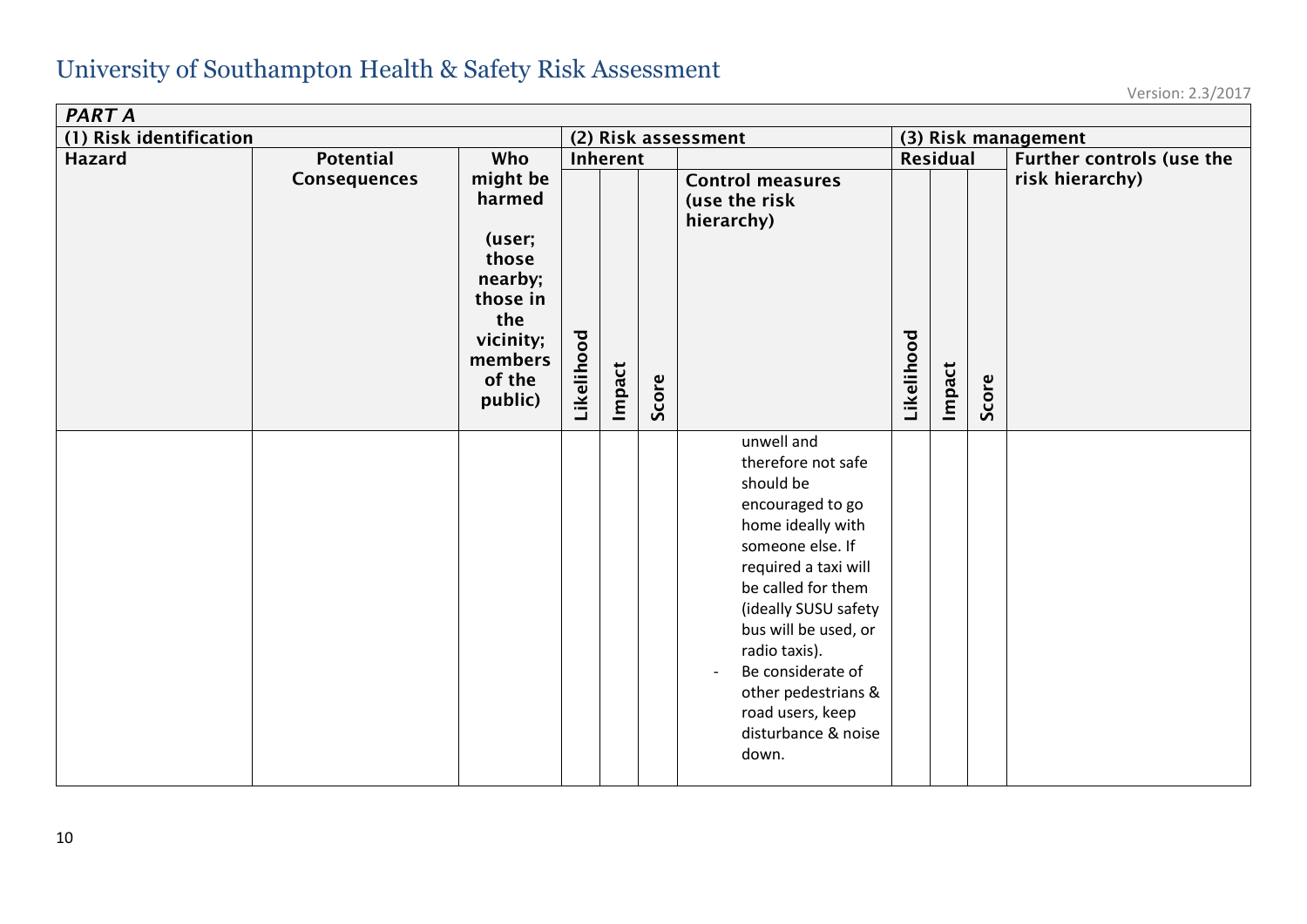| <b>PART A</b>                          |                                                                                                                   |                                                                         |            |                 |                 |                                                                                                                                                                                                                                                                                                           |                     |                 |       |                                                                                                                                                                                      |  |
|----------------------------------------|-------------------------------------------------------------------------------------------------------------------|-------------------------------------------------------------------------|------------|-----------------|-----------------|-----------------------------------------------------------------------------------------------------------------------------------------------------------------------------------------------------------------------------------------------------------------------------------------------------------|---------------------|-----------------|-------|--------------------------------------------------------------------------------------------------------------------------------------------------------------------------------------|--|
| (1) Risk identification                |                                                                                                                   |                                                                         |            |                 |                 | (2) Risk assessment                                                                                                                                                                                                                                                                                       | (3) Risk management |                 |       |                                                                                                                                                                                      |  |
| <b>Hazard</b>                          | <b>Potential</b><br>Consequences                                                                                  | Who<br>might be<br>harmed<br>(user;<br>those                            |            | <b>Inherent</b> |                 | <b>Control measures</b><br>(use the risk<br>hierarchy)                                                                                                                                                                                                                                                    |                     | <b>Residual</b> |       | Further controls (use the<br>risk hierarchy)                                                                                                                                         |  |
|                                        |                                                                                                                   | nearby;<br>those in<br>the<br>vicinity;<br>members<br>of the<br>public) | Likelihood | mpact           | core<br>Ū       |                                                                                                                                                                                                                                                                                                           | Likelihood          | Impact          | Score |                                                                                                                                                                                      |  |
| Socials/Meetings-<br>Medical emergency | Members may sustain<br>injury /become unwell<br>pre-existing medical<br>conditions<br>Sickness<br><b>Distress</b> | <b>Members</b>                                                          | 3          | 5               | 15 <sup>1</sup> | Advise participants; to<br>bring their personal<br>medication<br>Members/Committee to<br>carry out first aid if<br>necessary and only if<br>qualified and confident<br>to do so<br>Contact emergency<br>services as required<br>111/999<br>Contact SUSU<br>Reception/Venue staff<br>for first aid support | $\overline{2}$      | 5               | 15    | Incidents are to be reported<br>on the as soon as possible<br>ensuring the duty<br>manager/health and safety<br>officer have been informed.<br>Follow SUSU incident report<br>policy |  |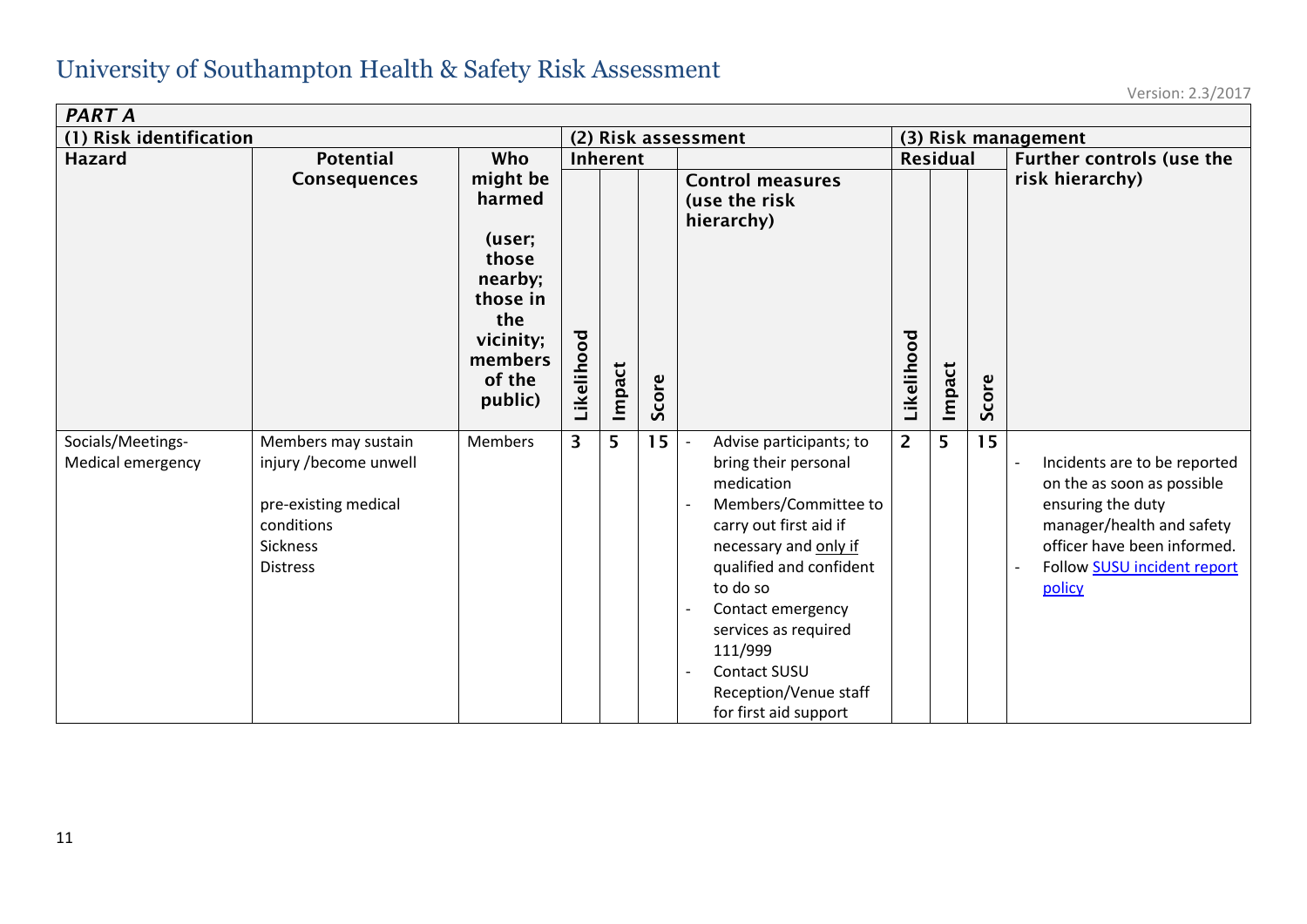| <b>PART A</b>                                |                                                                                                                                                                                                                                                                                                               |                                                                                            |                                     |                                                |   |                                                                                                                                                                                                                                                                                   |            |                     |       |                                                                                                                                                                                                                                                                                                         |  |  |
|----------------------------------------------|---------------------------------------------------------------------------------------------------------------------------------------------------------------------------------------------------------------------------------------------------------------------------------------------------------------|--------------------------------------------------------------------------------------------|-------------------------------------|------------------------------------------------|---|-----------------------------------------------------------------------------------------------------------------------------------------------------------------------------------------------------------------------------------------------------------------------------------|------------|---------------------|-------|---------------------------------------------------------------------------------------------------------------------------------------------------------------------------------------------------------------------------------------------------------------------------------------------------------|--|--|
| (1) Risk identification                      |                                                                                                                                                                                                                                                                                                               |                                                                                            | (2) Risk assessment                 |                                                |   |                                                                                                                                                                                                                                                                                   |            | (3) Risk management |       |                                                                                                                                                                                                                                                                                                         |  |  |
| <b>Hazard</b>                                | <b>Potential</b><br><b>Consequences</b>                                                                                                                                                                                                                                                                       | Who<br>might be<br>harmed                                                                  | Inherent<br><b>Control measures</b> |                                                |   |                                                                                                                                                                                                                                                                                   |            | <b>Residual</b>     |       | Further controls (use the<br>risk hierarchy)                                                                                                                                                                                                                                                            |  |  |
|                                              |                                                                                                                                                                                                                                                                                                               | (user;<br>those<br>nearby;<br>those in<br>the<br>vicinity;<br>members<br>of the<br>public) | Likelihood                          | (use the risk<br>hierarchy)<br>Impact<br>Score |   |                                                                                                                                                                                                                                                                                   | Likelihood | Impact              | Score |                                                                                                                                                                                                                                                                                                         |  |  |
| <b>Insufficient Fire Safety</b><br>awareness | If a fire alarm is triggered,<br>people may not know<br>where to go-<br>Crushing, falls, burns and<br>smoke inhalation arising<br>from induced panic,<br>reduced space in buildings<br>and external walkways,<br>obstructed fire exits, build-<br>up of flammable materials<br>i.e. waste<br>cardboard/boxes. | <b>Members</b>                                                                             | $\overline{2}$                      | 10                                             | 5 | ensure that members<br>know where the nearest<br>fire exist are and the<br>meeting place is<br>outside, should it be<br>needed<br>Build-up of rubbish is to<br>be kept to a minimum.<br>Excess build up is to be<br>removed promptly and<br>deposited in the<br>designated areas. |            | 5                   | 5     | All incidents are to be<br>reported as soon as<br>possible ensuring the<br>duty manager/health<br>and safety officer have<br>been informed.<br>Call emergency services<br>and University Security:<br>Emergency contact<br>number for Campus<br>Security:<br>Tel: +44 (0)23 8059<br>3311<br>(Ext:3311). |  |  |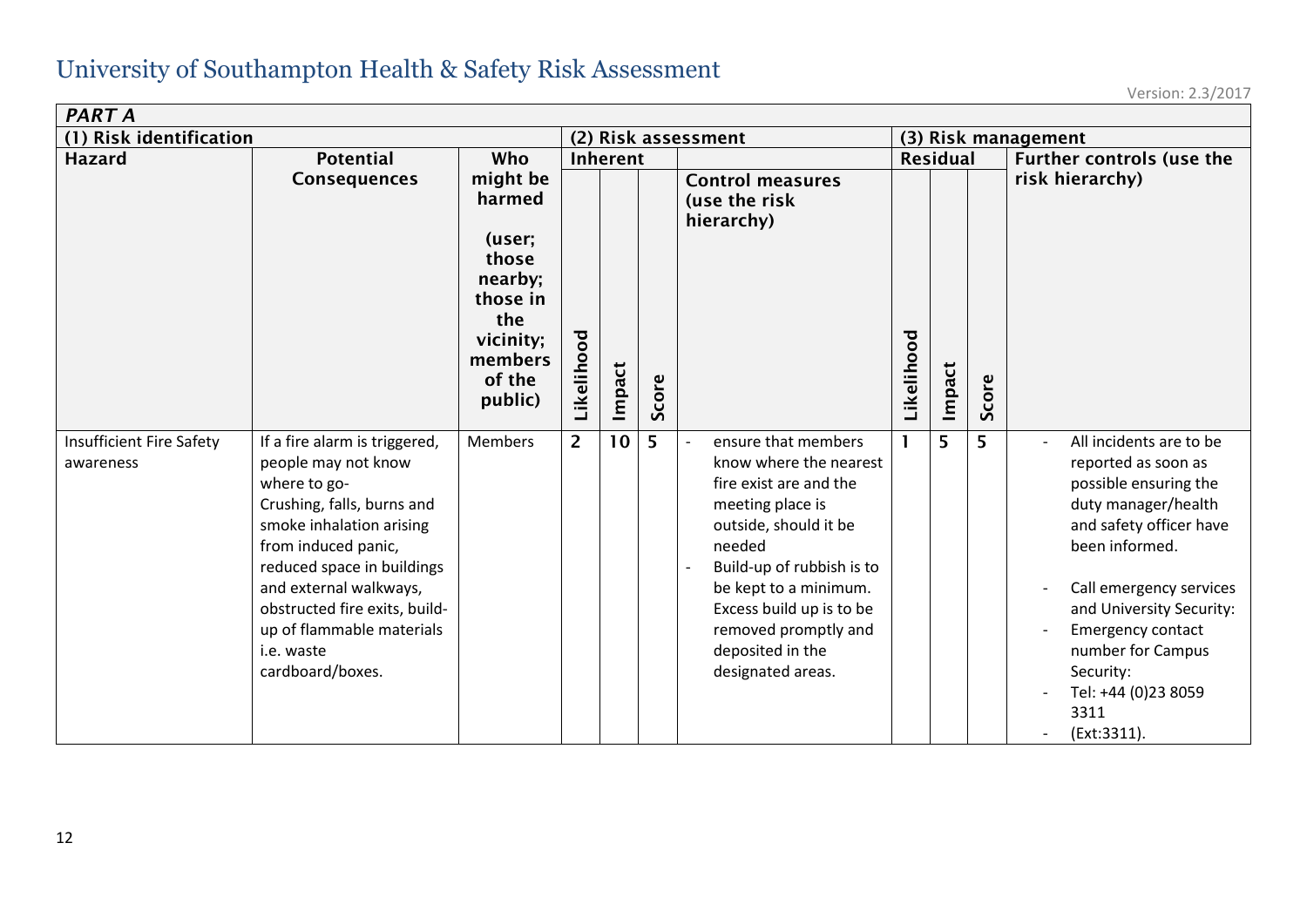| <b>PART A</b>                                                          |                     |                                                                                                                  |                     |        |  |                                                        |            |                     |       |                                  |  |  |
|------------------------------------------------------------------------|---------------------|------------------------------------------------------------------------------------------------------------------|---------------------|--------|--|--------------------------------------------------------|------------|---------------------|-------|----------------------------------|--|--|
| (1) Risk identification                                                |                     |                                                                                                                  | (2) Risk assessment |        |  |                                                        |            | (3) Risk management |       |                                  |  |  |
| <b>Hazard</b>                                                          | <b>Potential</b>    | Who                                                                                                              | Inherent            |        |  |                                                        |            | Residual            |       | <b>Further controls (use the</b> |  |  |
|                                                                        | <b>Consequences</b> | might be<br>harmed<br>(user;<br>those<br>nearby;<br>those in<br>the<br>vicinity;<br>members<br>of the<br>public) | Likelihood          | Impact |  | <b>Control measures</b><br>(use the risk<br>hierarchy) | Likelihood | Impact              | Score | risk hierarchy)                  |  |  |
| Sco<br>Fundraising Events & Cash Handling - For own society or Charity |                     |                                                                                                                  |                     |        |  |                                                        |            |                     |       |                                  |  |  |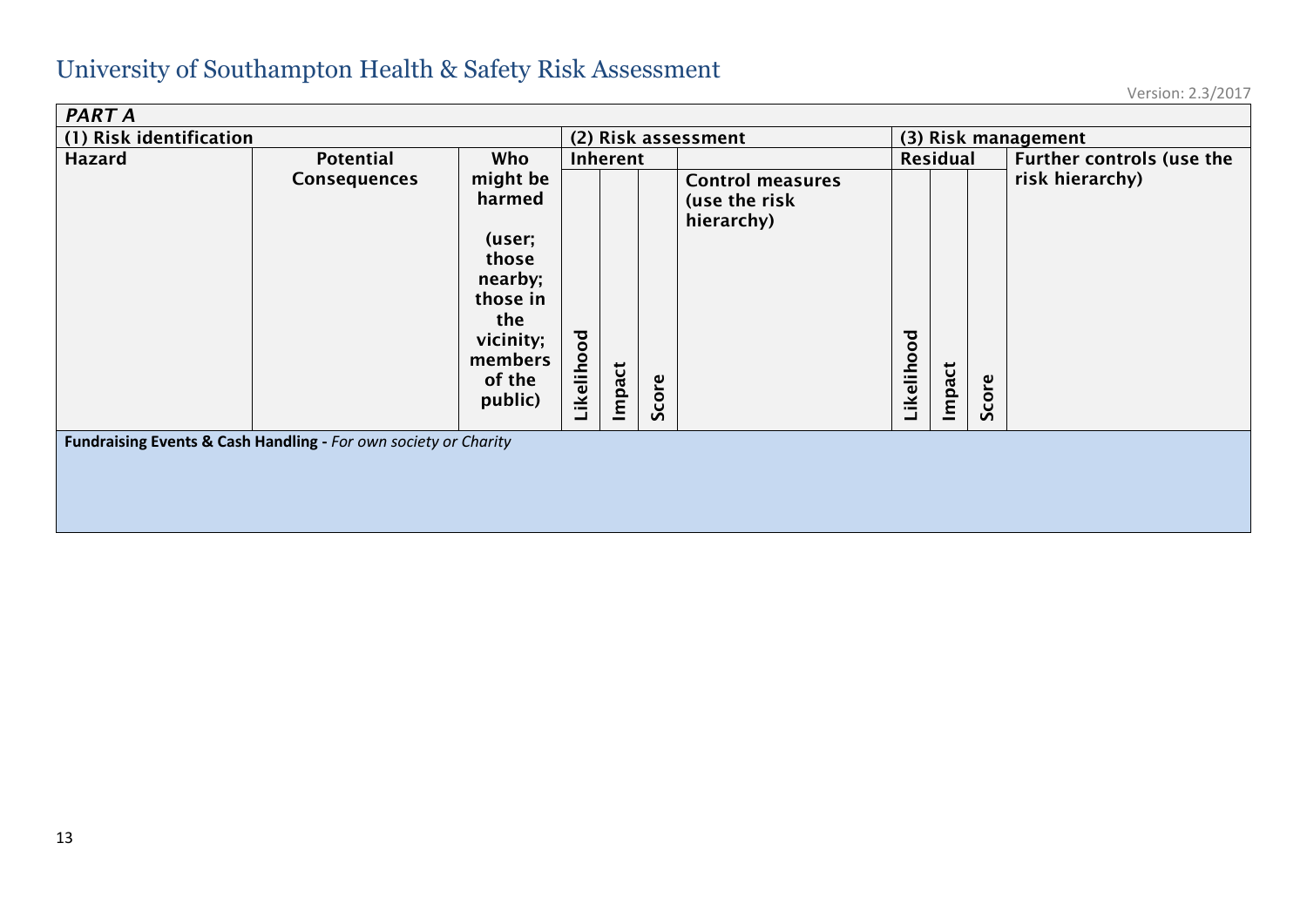| Version: 2.3/2017 |  |
|-------------------|--|
|-------------------|--|

| Handling & Storing | Theft                | Members,     | 3 | 4 | 12 | $\overline{\phantom{a}}$ | Cash to be           | $\overline{2}$ | 3 | 6 | In the event of theft committee  |
|--------------------|----------------------|--------------|---|---|----|--------------------------|----------------------|----------------|---|---|----------------------------------|
| Money-Own Society  | Individuals being    | Participants |   |   |    |                          | deposited asap       |                |   |   | members will:                    |
| fundraising        | mugged/robbed        |              |   |   |    |                          | after each event     |                |   |   | 1. Highlight the incident to any |
|                    | Loss/misplacement    |              |   |   |    |                          | into society bank    |                |   |   | community police officers in     |
|                    | leading to financial |              |   |   |    |                          | account or money     |                |   |   | the area/report to 111           |
|                    | loss                 |              |   |   |    |                          | hub. Nominated       |                |   |   | Report incident to SUSU<br>2.    |
|                    |                      |              |   |   |    |                          | person will be       |                |   |   | duty manager and complete        |
|                    |                      |              |   |   |    |                          | tasked with storing  |                |   |   | a SUSU incident report           |
|                    |                      |              |   |   |    |                          | cash in nominated    |                |   |   |                                  |
|                    |                      |              |   |   |    |                          | location when        |                |   |   |                                  |
|                    |                      |              |   |   |    |                          | banks not open.      |                |   |   |                                  |
|                    |                      |              |   |   |    |                          | Money to be kept in  |                |   |   |                                  |
|                    |                      |              |   |   |    |                          | lockable box         |                |   |   |                                  |
|                    |                      |              |   |   |    |                          | Avoid giving cash to |                |   |   |                                  |
|                    |                      |              |   |   |    |                          | committee member     |                |   |   |                                  |
|                    |                      |              |   |   |    |                          | if they will be      |                |   |   |                                  |
|                    |                      |              |   |   |    |                          | travelling by foot   |                |   |   |                                  |
|                    |                      |              |   |   |    |                          | alone (request taxis |                |   |   |                                  |
|                    |                      |              |   |   |    |                          | where                |                |   |   |                                  |
|                    |                      |              |   |   |    |                          | possible/travel by   |                |   |   |                                  |
|                    |                      |              |   |   |    |                          | car. Ensure cash is  |                |   |   |                                  |
|                    |                      |              |   |   |    |                          | not                  |                |   |   |                                  |
|                    |                      |              |   |   |    |                          | visible/advertised   |                |   |   |                                  |
|                    |                      |              |   |   |    |                          | when out in public)  |                |   |   |                                  |
|                    |                      |              |   |   |    |                          | Where possible       |                |   |   |                                  |
|                    |                      |              |   |   |    |                          | offer option to pre- |                |   |   |                                  |
|                    |                      |              |   |   |    |                          | buy tickets to avoid |                |   |   |                                  |
|                    |                      |              |   |   |    |                          | cash purchases       |                |   |   |                                  |
|                    |                      |              |   |   |    |                          | E.g. use of SUSU box |                |   |   |                                  |
|                    |                      |              |   |   |    |                          | office, hire/loan of |                |   |   |                                  |
|                    |                      |              |   |   |    |                          | contactless          |                |   |   |                                  |
|                    |                      |              |   |   |    |                          | payment machines     |                |   |   |                                  |
|                    |                      |              |   |   |    |                          | Money to not be      |                |   |   |                                  |
|                    |                      |              |   |   |    |                          | left unattended      |                |   |   |                                  |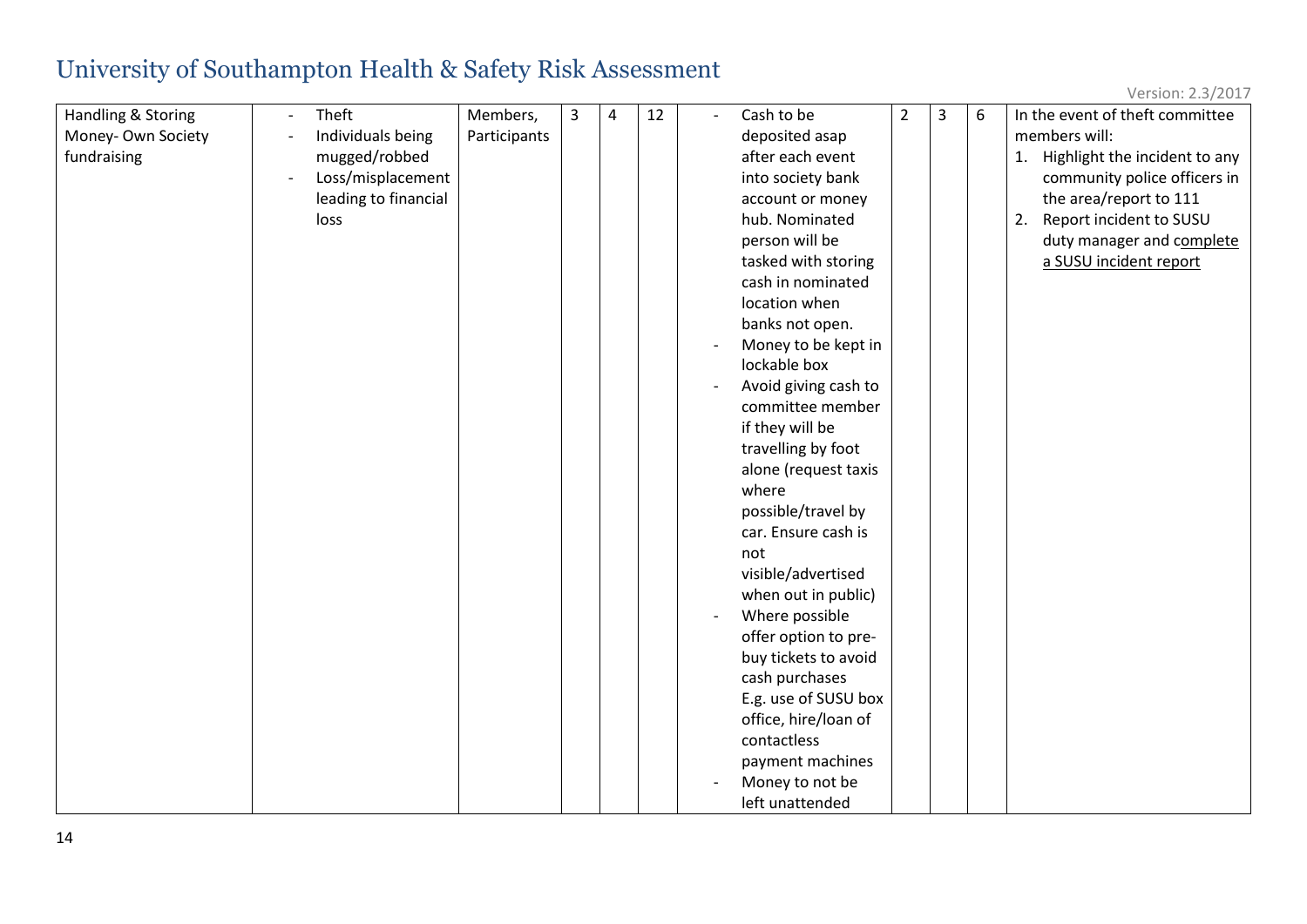| <b>PART A</b>           |              |                                                                                                                  |            |        |          |                                                                                                                                                                         |                     |          |       |                           |  |
|-------------------------|--------------|------------------------------------------------------------------------------------------------------------------|------------|--------|----------|-------------------------------------------------------------------------------------------------------------------------------------------------------------------------|---------------------|----------|-------|---------------------------|--|
| (1) Risk identification |              |                                                                                                                  |            |        |          | (2) Risk assessment                                                                                                                                                     | (3) Risk management |          |       |                           |  |
| <b>Hazard</b>           | Potential    | Who                                                                                                              | Inherent   |        |          |                                                                                                                                                                         |                     | Residual |       | Further controls (use the |  |
|                         | Consequences | might be<br>harmed<br>(user;<br>those<br>nearby;<br>those in<br>the<br>vicinity;<br>members<br>of the<br>public) | Likelihood | Impact | ၑ<br>Sco | <b>Control measures</b><br>(use the risk<br>hierarchy)                                                                                                                  | Likelihood          | Impact   | Score | risk hierarchy)           |  |
|                         |              |                                                                                                                  |            |        |          | Collectors will<br>$\overline{\phantom{0}}$<br>prioritise own<br>safety, advised to<br>not confront any<br>potential thief. If<br>confronted will give<br>up the funds. |                     |          |       |                           |  |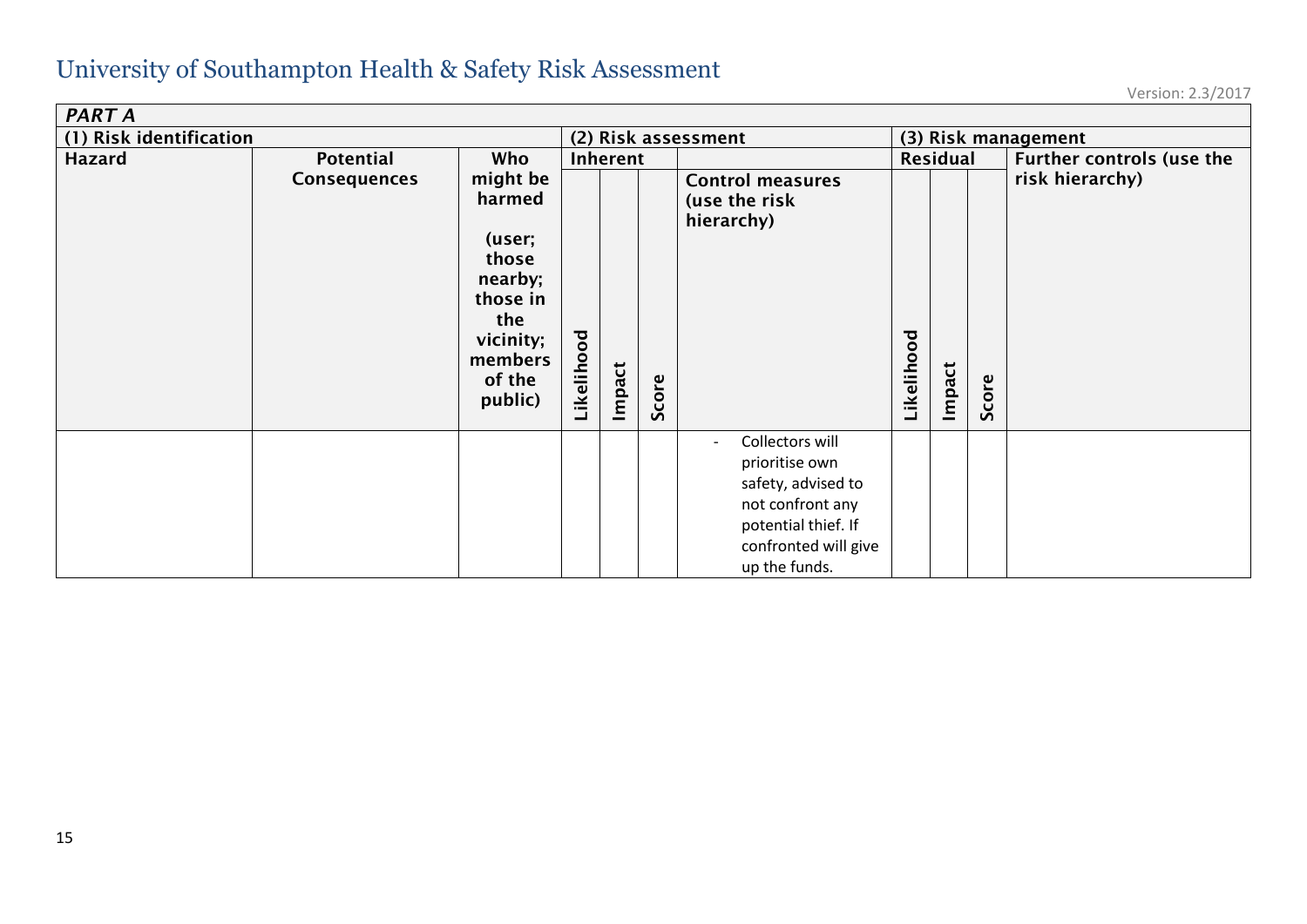| Version: 2.3/2017 |  |
|-------------------|--|
|-------------------|--|

| Handling & Storing | Theft<br>$\overline{a}$ | Members,      | 3 | $\overline{4}$ | 12 | Southampton RAG              | $\overline{2}$ | $\overline{3}$ | 6 | In the event of theft committee  |
|--------------------|-------------------------|---------------|---|----------------|----|------------------------------|----------------|----------------|---|----------------------------------|
| Money- Charity     | Individuals being       | Participants, |   |                |    | procedures will be followed: |                |                |   | members will:                    |
| fundraiser         | mugged/robbed           | Charity       |   |                |    | Charity Event form           |                |                |   | 3. Highlight the incident to any |
|                    | Loss/misplacement       |               |   |                |    | completed, and RAG           |                |                |   | community police officers in     |
|                    | leading to financial    |               |   |                |    | approval will be given       |                |                |   | the area/report to 111           |
|                    | loss                    |               |   |                |    | All food hygiene             |                |                |   | Report to SUSU Duty<br>4.        |
|                    |                         |               |   |                |    | certificates and event       |                |                |   | manager and Complete a           |
|                    |                         |               |   |                |    | risk assessment to be        |                |                |   | <b>SUSU incident report</b>      |
|                    |                         |               |   |                |    | approved by activities       |                |                |   |                                  |
|                    |                         |               |   |                |    | team                         |                |                |   |                                  |
|                    |                         |               |   |                |    | Sealed collection            |                |                |   |                                  |
|                    |                         |               |   |                |    | buckets with charity         |                |                |   |                                  |
|                    |                         |               |   |                |    | banner to be requested       |                |                |   |                                  |
|                    |                         |               |   |                |    | and collected from           |                |                |   |                                  |
|                    |                         |               |   |                |    | SUSU activities/RAG          |                |                |   |                                  |
|                    |                         |               |   |                |    | office at an agreed time     |                |                |   |                                  |
|                    |                         |               |   |                |    | (office hours, Mon-Fri 9-    |                |                |   |                                  |
|                    |                         |               |   |                |    | 5)                           |                |                |   |                                  |
|                    |                         |               |   |                |    | Agree time for return of     |                |                |   |                                  |
|                    |                         |               |   |                |    | funds and buckets to         |                |                |   |                                  |
|                    |                         |               |   |                |    | activities team who will     |                |                |   |                                  |
|                    |                         |               |   |                |    | deposit funds and make       |                |                |   |                                  |
|                    |                         |               |   |                |    | payment to the charity.      |                |                |   |                                  |
|                    |                         |               |   |                |    | Collection buckets to        |                |                |   |                                  |
|                    |                         |               |   |                |    | remain sealed and to         |                |                |   |                                  |
|                    |                         |               |   |                |    | not be left unattended       |                |                |   |                                  |
|                    |                         |               |   |                |    | Collectors will prioritise   |                |                |   |                                  |
|                    |                         |               |   |                |    | own safety, advised to       |                |                |   |                                  |
|                    |                         |               |   |                |    | not confront any             |                |                |   |                                  |
|                    |                         |               |   |                |    | potential thief. If          |                |                |   |                                  |
|                    |                         |               |   |                |    | confronted will give up      |                |                |   |                                  |
|                    |                         |               |   |                |    | the funds.                   |                |                |   |                                  |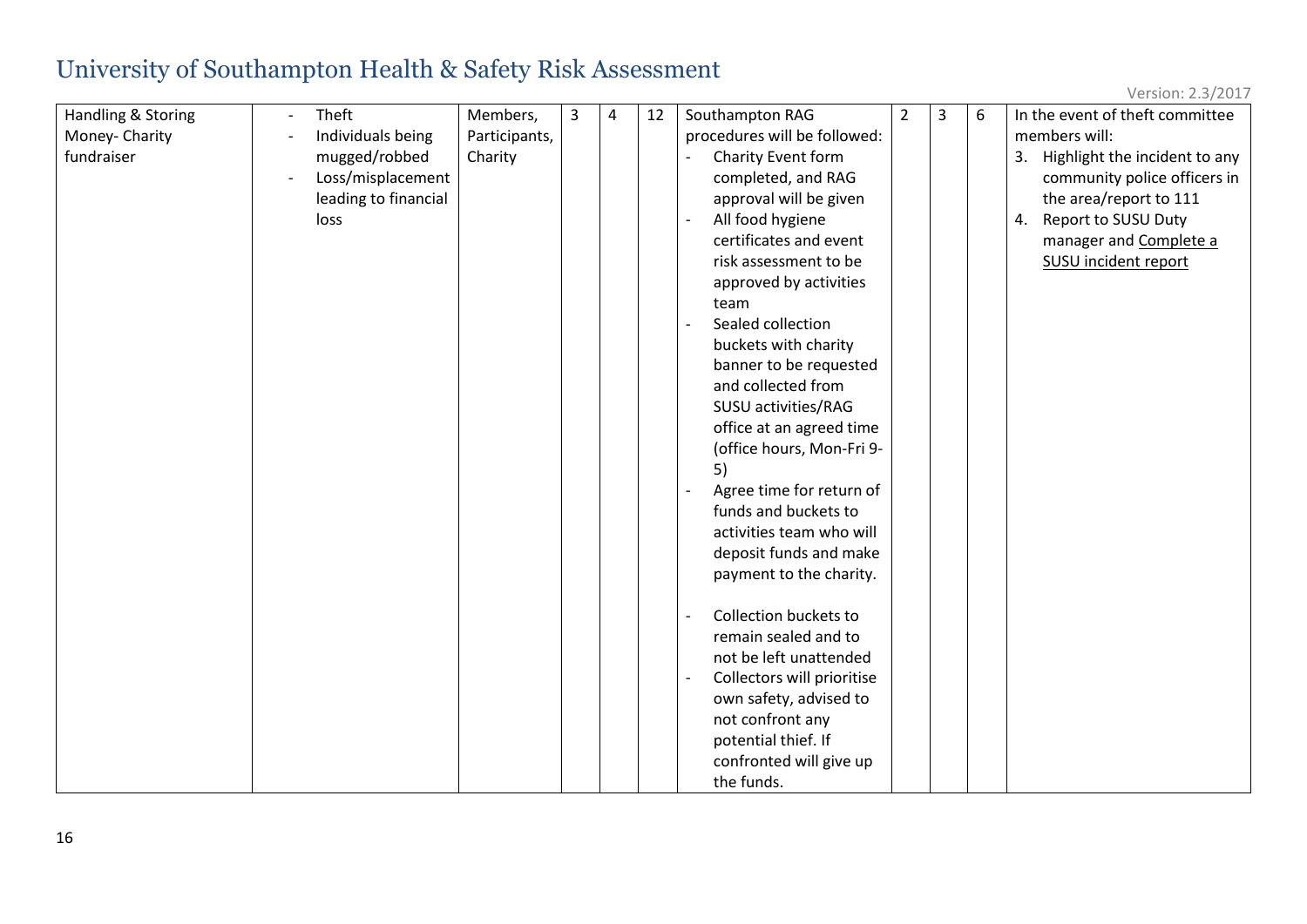| <b>PART A</b>           |              |                                                                                                                  |                     |        |       |                                                                                                                                                                                                                                                                                                                                                                            |            |                     |       |                           |  |
|-------------------------|--------------|------------------------------------------------------------------------------------------------------------------|---------------------|--------|-------|----------------------------------------------------------------------------------------------------------------------------------------------------------------------------------------------------------------------------------------------------------------------------------------------------------------------------------------------------------------------------|------------|---------------------|-------|---------------------------|--|
| (1) Risk identification |              |                                                                                                                  | (2) Risk assessment |        |       |                                                                                                                                                                                                                                                                                                                                                                            |            | (3) Risk management |       |                           |  |
| <b>Hazard</b>           | Potential    | Who                                                                                                              | Inherent            |        |       |                                                                                                                                                                                                                                                                                                                                                                            |            | Residual            |       | Further controls (use the |  |
|                         | Consequences | might be<br>harmed<br>(user;<br>those<br>nearby;<br>those in<br>the<br>vicinity;<br>members<br>of the<br>public) | Likelihood          | Impact | Score | <b>Control measures</b><br>(use the risk<br>hierarchy)                                                                                                                                                                                                                                                                                                                     | Likelihood | Impact              | Score | risk hierarchy)           |  |
|                         |              |                                                                                                                  |                     |        |       | Nominated person will<br>$\overline{\phantom{a}}$<br>be tasked with storing<br>cash in nominated<br>location when SUSU<br>office not open.<br>Avoid giving cash to<br>$\overline{a}$<br>committee member if<br>they will be travelling by<br>foot alone (request taxis<br>where possible/travel<br>by car. Ensure cash is<br>not visible/advertised<br>when out in public) |            |                     |       |                           |  |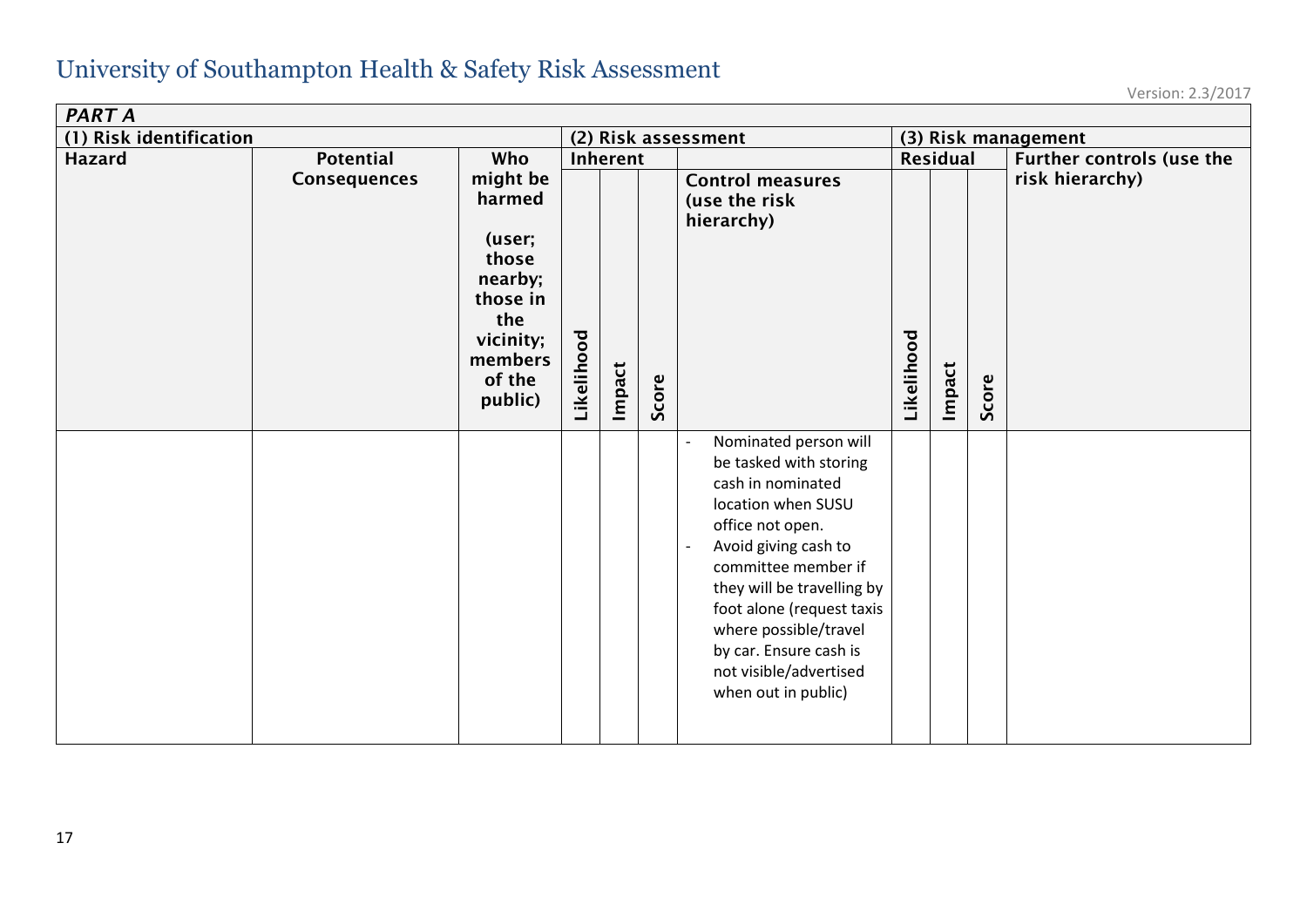| Version: 2.3/2017 |  |
|-------------------|--|
|-------------------|--|

| Events involving Food | $\overline{\phantom{a}}$ | Allergies      | All | $\overline{3}$ | 5 | 15 | $\sim$ | Individual event risk | $\mathbf{1}$ | 5 | 5 | SUSU food hygiene level 2        |
|-----------------------|--------------------------|----------------|-----|----------------|---|----|--------|-----------------------|--------------|---|---|----------------------------------|
|                       |                          | Food poisoning |     |                |   |    |        | assessment to be      |              |   |   | course available for completion- |
|                       | $\overline{\phantom{a}}$ | Choking        |     |                |   |    |        | carried out for       |              |   |   | requests made to activities team |
|                       |                          |                |     |                |   |    |        | events involving      |              |   |   |                                  |
|                       |                          |                |     |                |   |    |        | members               |              |   |   | Call for first aid/emergency     |
|                       |                          |                |     |                |   |    |        | making/serving        |              |   |   | services a required              |
|                       |                          |                |     |                |   |    |        | food.                 |              |   |   |                                  |
|                       |                          |                |     |                |   |    |        | Homemade items        |              |   |   | Report incidents via SUSU        |
|                       |                          |                |     |                |   |    |        | to be avoided by      |              |   |   | incident report procedure        |
|                       |                          |                |     |                |   |    |        | those with allergies  |              |   |   |                                  |
|                       |                          |                |     |                |   |    |        | and should be made    |              |   |   |                                  |
|                       |                          |                |     |                |   |    |        | by those with         |              |   |   |                                  |
|                       |                          |                |     |                |   |    |        | appropriate food      |              |   |   |                                  |
|                       |                          |                |     |                |   |    |        | hygiene training      |              |   |   |                                  |
|                       |                          |                |     |                |   |    |        | $(Level 2 + )$        |              |   |   |                                  |
|                       |                          |                |     |                |   |    |        | Only order/buy        |              |   |   |                                  |
|                       |                          |                |     |                |   |    |        | food at               |              |   |   |                                  |
|                       |                          |                |     |                |   |    |        | establishments with   |              |   |   |                                  |
|                       |                          |                |     |                |   |    |        | appropriate food      |              |   |   |                                  |
|                       |                          |                |     |                |   |    |        | hygiene rating        |              |   |   |                                  |
|                       |                          |                |     |                |   |    |        | Food to only be       |              |   |   |                                  |
|                       |                          |                |     |                |   |    |        | provided/eaten        |              |   |   |                                  |
|                       |                          |                |     |                |   |    |        | when other            |              |   |   |                                  |
|                       |                          |                |     |                |   |    |        | activities are        |              |   |   |                                  |
|                       |                          |                |     |                |   |    |        | stopped               |              |   |   |                                  |
|                       |                          |                |     |                |   |    |        | Follow good food      |              |   |   |                                  |
|                       |                          |                |     |                |   |    |        | hygiene practices-    |              |   |   |                                  |
|                       |                          |                |     |                |   |    |        | no handling food      |              |   |   |                                  |
|                       |                          |                |     |                |   |    |        | when ill, tie back    |              |   |   |                                  |
|                       |                          |                |     |                |   |    |        | hair, wash hands      |              |   |   |                                  |
|                       |                          |                |     |                |   |    |        | and equipment         |              |   |   |                                  |
|                       |                          |                |     |                |   |    |        | regularly using       |              |   |   |                                  |
|                       |                          |                |     |                |   |    |        | warm water and        |              |   |   |                                  |
|                       |                          |                |     |                |   |    |        | cleaning products,    |              |   |   |                                  |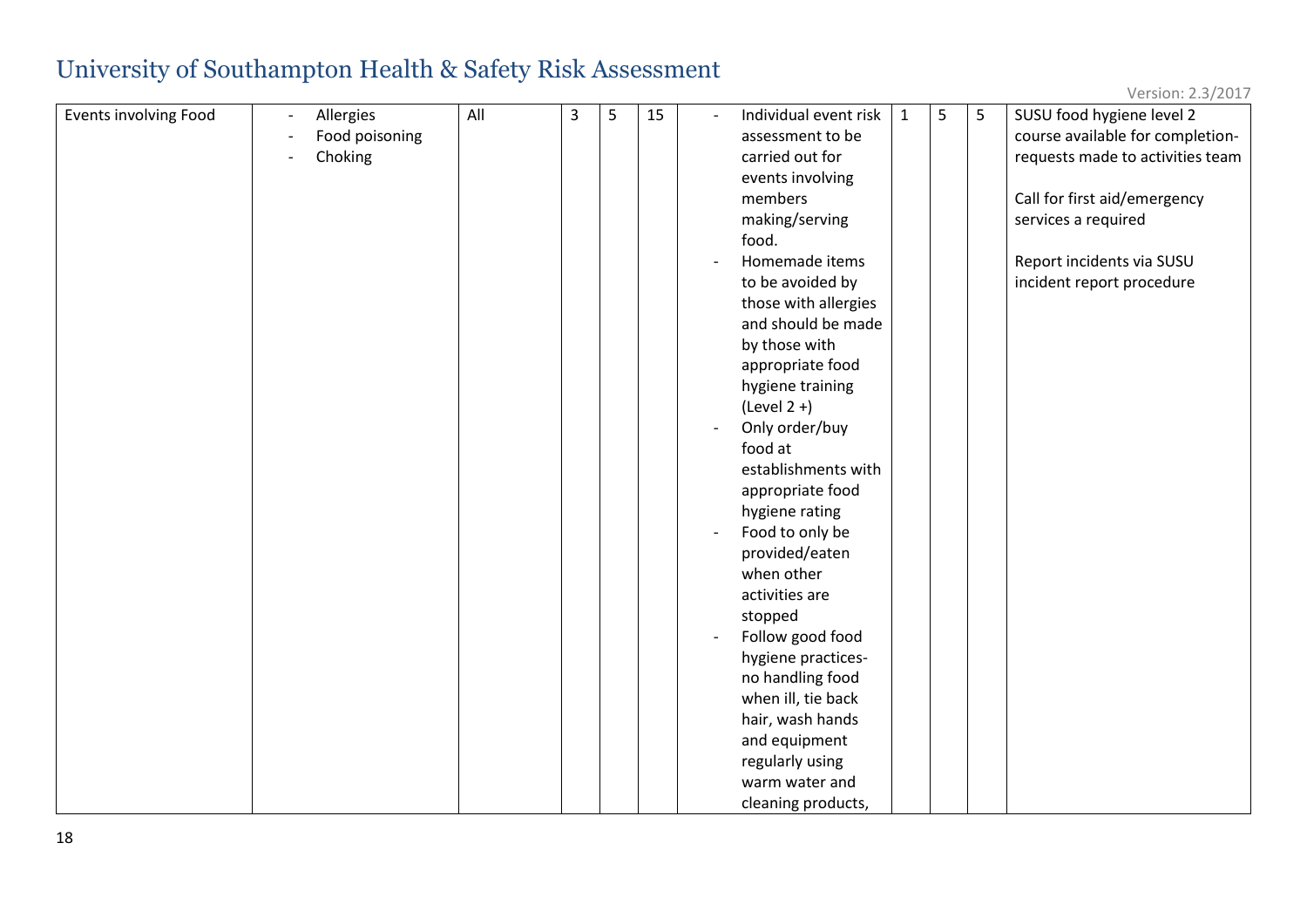| <b>PART A</b>                                                               |                     |                                                                                                                  |          |                                  |  |                                                        |                      |  |       |                                              |  |
|-----------------------------------------------------------------------------|---------------------|------------------------------------------------------------------------------------------------------------------|----------|----------------------------------|--|--------------------------------------------------------|----------------------|--|-------|----------------------------------------------|--|
| (1) Risk identification                                                     |                     |                                                                                                                  |          |                                  |  | (2) Risk assessment                                    | (3) Risk management  |  |       |                                              |  |
| <b>Hazard</b>                                                               | Potential           | Who                                                                                                              | Inherent |                                  |  |                                                        | <b>Residual</b>      |  |       | Further controls (use the<br>risk hierarchy) |  |
|                                                                             | <b>Consequences</b> | might be<br>harmed<br>(user;<br>those<br>nearby;<br>those in<br>the<br>vicinity;<br>members<br>of the<br>public) |          | Likelihood<br>Impact<br>ၑ<br>Sco |  | <b>Control measures</b><br>(use the risk<br>hierarchy) | Likelihood<br>Impact |  | Score |                                              |  |
|                                                                             |                     |                                                                                                                  |          |                                  |  | refrigerate<br>necessary products                      |                      |  |       |                                              |  |
|                                                                             |                     |                                                                                                                  |          |                                  |  |                                                        |                      |  |       |                                              |  |
| Awareness/Promotional Stand e.g. Bunfight<br>*excluding items covered above |                     |                                                                                                                  |          |                                  |  |                                                        |                      |  |       |                                              |  |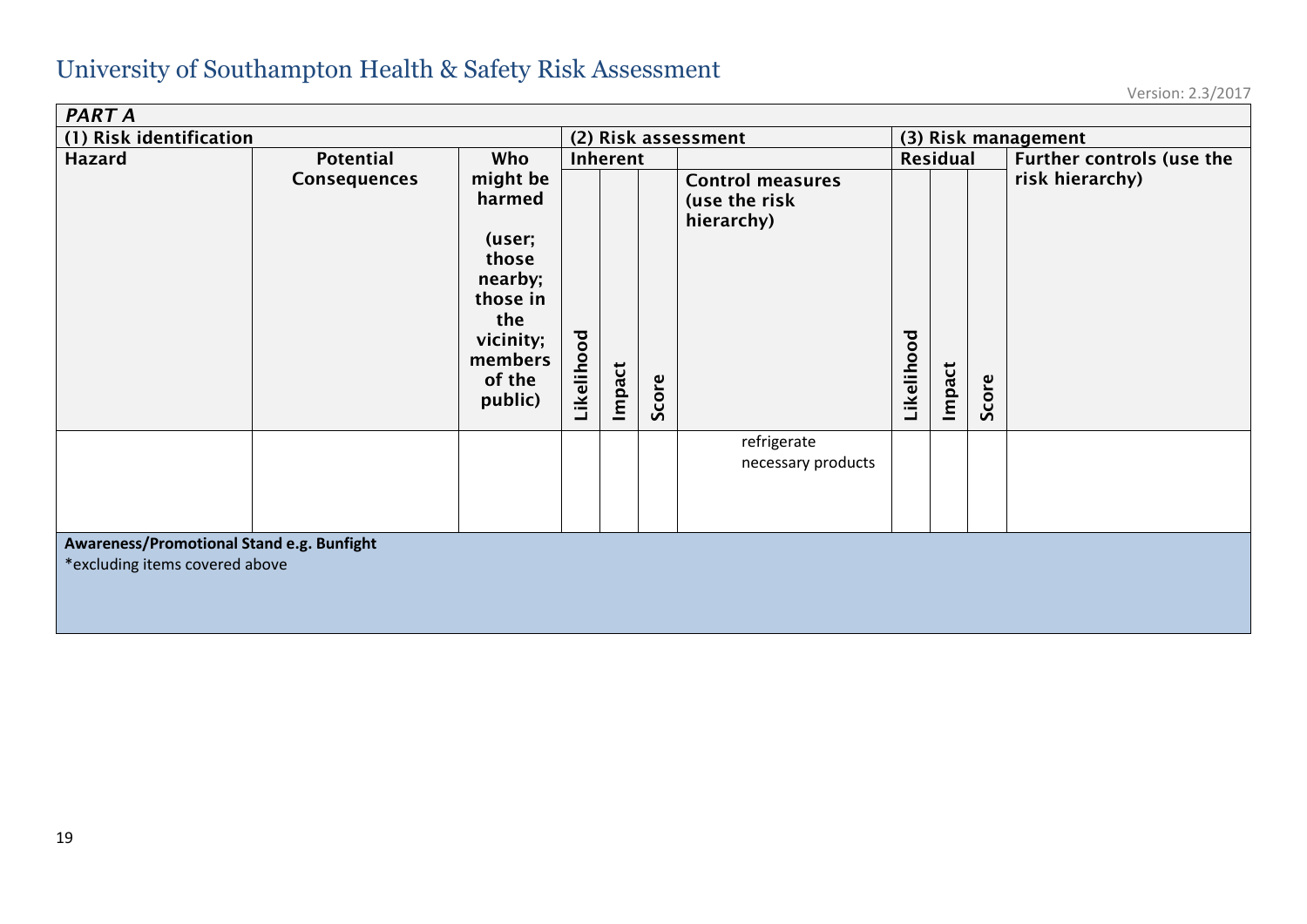| Overcrowding at Stall | Reduced space in           | Members, | $\overline{2}$ | 3 | 6 | A maximum of 3                                           | 3 | 3              |                | Seek medical attention if    |
|-----------------------|----------------------------|----------|----------------|---|---|----------------------------------------------------------|---|----------------|----------------|------------------------------|
|                       | walkways and entrances.    | visitors |                |   |   | representatives to be at                                 |   |                |                | problem arises               |
|                       | Risk of Students panicking |          |                |   |   | the stall at any one time                                |   |                |                | Seek support from facilities |
|                       | because of tight spaces /  |          |                |   |   | Request that orderly                                     |   |                |                | staff                        |
|                       | confinement. Crushing      |          |                |   |   | ques are formed                                          |   |                |                |                              |
|                       | against fixed structures   |          |                |   |   | Ensure all items are                                     |   |                |                |                              |
|                       | from pushing and shoving.  |          |                |   |   | stored under tables and                                  |   |                |                |                              |
|                       | Aggressive behaviour.      |          |                |   |   | monitor area in front of                                 |   |                |                |                              |
|                       |                            |          |                |   |   | stall to ensure this is                                  |   |                |                |                              |
|                       |                            |          |                |   |   | clear                                                    |   |                |                |                              |
|                       |                            |          |                |   |   | Ensure that organisers                                   |   |                |                |                              |
|                       |                            |          |                |   |   | /volunteers do not                                       |   |                |                |                              |
|                       |                            |          |                |   |   | block walkways when                                      |   |                |                |                              |
|                       |                            |          |                |   |   | engaging with                                            |   |                |                |                              |
|                       |                            |          |                |   |   | attendees                                                |   |                |                |                              |
|                       |                            |          |                |   |   | <b>Follow instructions</b>                               |   |                |                |                              |
|                       |                            |          |                |   |   | given by support                                         |   |                |                |                              |
|                       |                            |          |                |   |   | staff/staff on directions                                |   |                |                |                              |
|                       |                            |          |                |   |   | and entry and exit                                       |   |                |                |                              |
|                       |                            |          |                |   |   | points                                                   |   |                |                |                              |
|                       |                            |          |                |   |   | Do not move tables if                                    |   |                |                |                              |
|                       |                            |          |                |   |   | this has been placed for                                 |   |                |                |                              |
|                       |                            |          |                |   |   | you by staff.                                            |   |                |                |                              |
| Falling Objects e.g.  | Injury                     | Members, | $\overline{2}$ | 3 | 6 | Tables to be safely                                      | 2 | $\overline{2}$ | $\blacksquare$ | Seek medical attention if    |
| banners               | <b>Bruising</b>            | visitors |                |   |   | secured by staff where                                   |   |                |                | problem arises               |
|                       | Damage to equipment        |          |                |   |   | possible - ask for support                               |   |                |                | Seek support from facilities |
|                       |                            |          |                |   |   | from facilities team                                     |   |                |                | staff                        |
|                       |                            |          |                |   |   | Ensure banner is secured                                 |   |                |                |                              |
|                       |                            |          |                |   |   | and on a flat surface                                    |   |                |                |                              |
|                       |                            |          |                |   |   | Ensure banners or objects                                |   |                |                |                              |
|                       |                            |          |                |   |   | are not obscuring                                        |   |                |                |                              |
|                       |                            |          |                |   |   | walkways or exits-ideally<br>place behind or to the side |   |                |                |                              |
|                       |                            |          |                |   |   | of stall where space                                     |   |                |                |                              |
|                       |                            |          |                |   |   | allows-ensuring distance                                 |   |                |                |                              |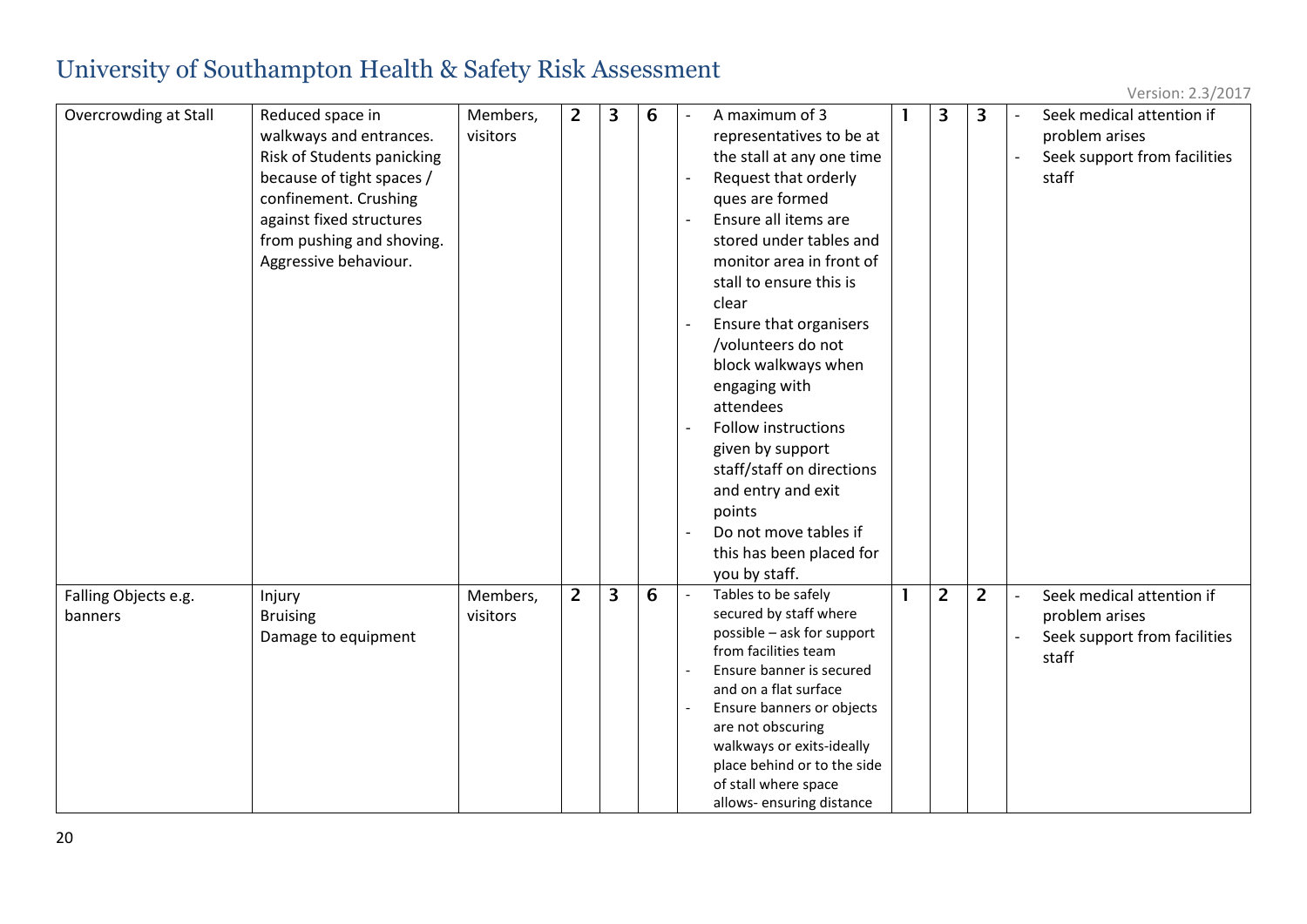| PART A                  |                     |                                                                                                                  |                     |          |       |                                                        |                     |        |                                  |                 |
|-------------------------|---------------------|------------------------------------------------------------------------------------------------------------------|---------------------|----------|-------|--------------------------------------------------------|---------------------|--------|----------------------------------|-----------------|
| (1) Risk identification |                     |                                                                                                                  | (2) Risk assessment |          |       |                                                        | (3) Risk management |        |                                  |                 |
| <b>Hazard</b>           | Potential<br>Who    |                                                                                                                  |                     | Inherent |       | Residual                                               |                     |        | <b>Further controls (use the</b> |                 |
|                         | <b>Consequences</b> | might be<br>harmed<br>(user;<br>those<br>nearby;<br>those in<br>the<br>vicinity;<br>members<br>of the<br>public) | Likelihood          | Impact   | Score | <b>Control measures</b><br>(use the risk<br>hierarchy) | Likelihood          | Impact | Score                            | risk hierarchy) |
|                         |                     |                                                                                                                  |                     |          |       | between stalls/stall<br>holders                        |                     |        |                                  |                 |

#### *PART B – Action Plan*

## Risk Assessment Action Plan

| Part | Action to be taken, incl. Cost              | By whom      | <b>Target</b> | <b>Review</b> | Outcome at review date |
|------|---------------------------------------------|--------------|---------------|---------------|------------------------|
| no.  |                                             |              | date          | date          |                        |
|      | Individual risk assessments for individual  | Relevant     |               |               |                        |
|      | events with higher risk levels and anything | committee    |               |               |                        |
|      | not covered by generic assessment. This     | members -    |               |               |                        |
|      | includes:                                   | president to |               |               |                        |
|      | <b>Trips and Tours</b>                      |              |               |               |                        |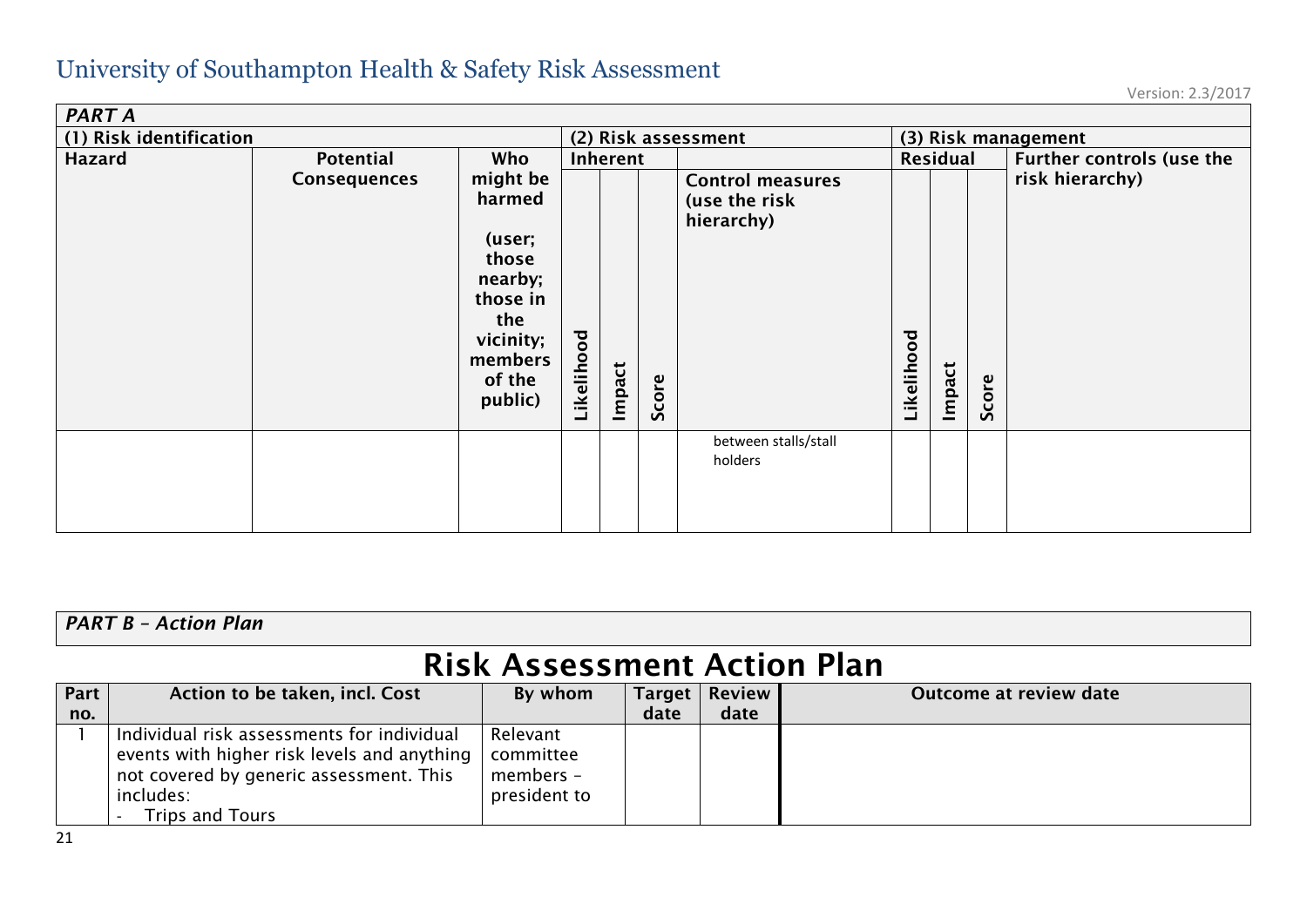|                |                                                                                                  |                                                                           |                                  | Version: 2.3/2017 |
|----------------|--------------------------------------------------------------------------------------------------|---------------------------------------------------------------------------|----------------------------------|-------------------|
|                | Fundraising events e.g. Bake Sales<br>$\overline{\phantom{a}}$<br><b>External Speaker Events</b> | ensure<br>complete.                                                       |                                  |                   |
| $\overline{2}$ | Committee to read and share SUSU Expect<br><b>Respect Policy</b>                                 | Relevant<br>committee<br>members -<br>president to<br>ensure<br>complete. |                                  |                   |
|                |                                                                                                  |                                                                           |                                  |                   |
|                |                                                                                                  |                                                                           |                                  |                   |
|                |                                                                                                  |                                                                           |                                  |                   |
|                |                                                                                                  |                                                                           |                                  |                   |
|                |                                                                                                  |                                                                           |                                  |                   |
|                | Responsible manager's signature:                                                                 | Handcale                                                                  | Responsible manager's signature: |                   |
|                | Date: 04/10/21<br>Print name: M Handcock                                                         |                                                                           | Print name:                      | Date              |